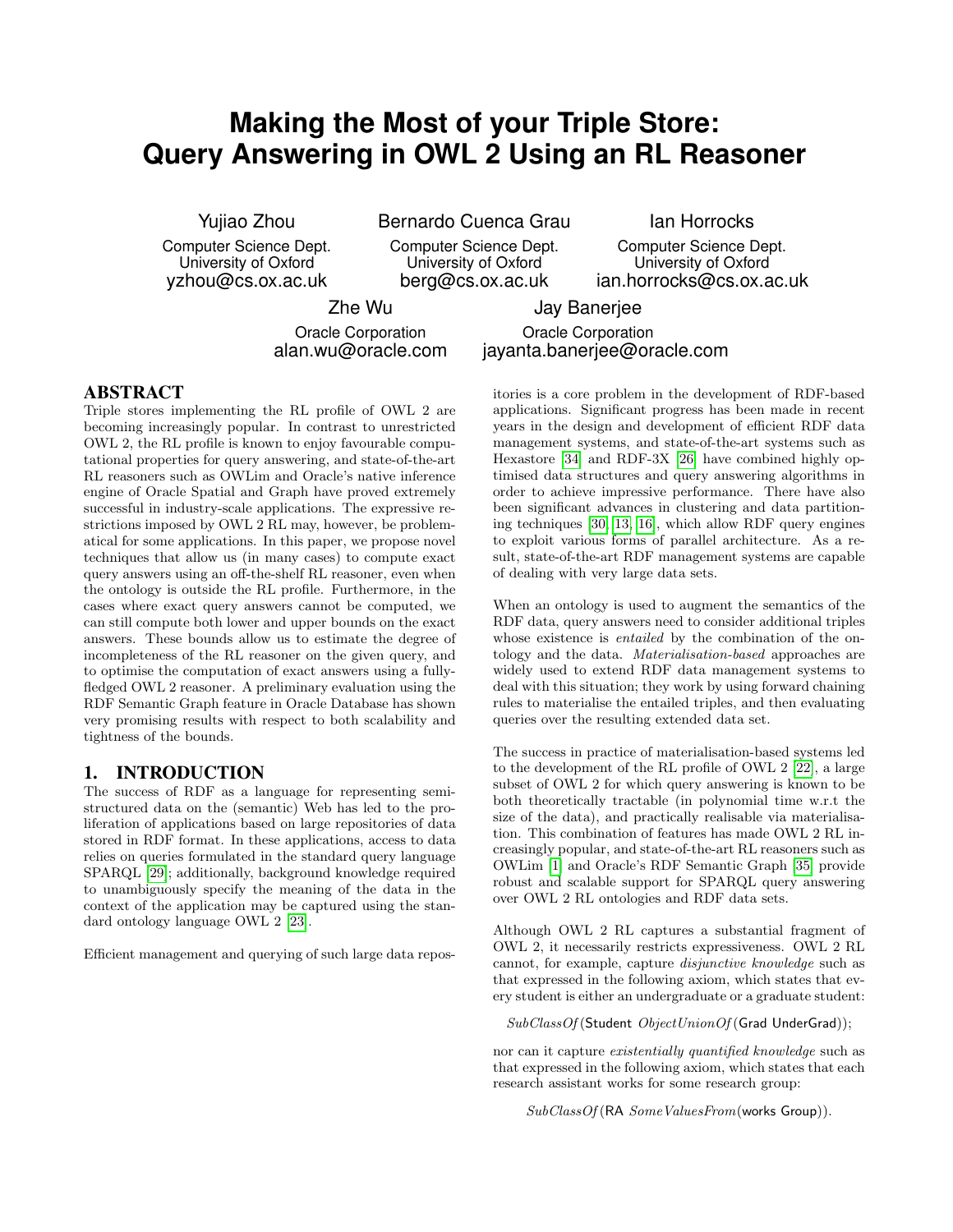<span id="page-1-2"></span>

<span id="page-1-1"></span>(a) Lower & trivial bound (b) Lower & upper bound

Figure 1: Combination of lower and upper bounds

These restrictions limit the applicability of OWL 2 RL in practice since disjunctive and existentially quantified statements abound in OWL ontologies. For example, the NCI Thesaurus contains many disjunctive statements, while on-tologies such as SNOMED, FMA, and Fly Anatomy<sup>[1](#page-1-0)</sup> contain thousands of existentially quantified statements.

Although the capabilities of RL reasoners are intrinsically limited, they are flexible enough to process ontologies outside OWL 2 RL on a 'best efforts' basis, as the materialisation rules effectively ignore those (parts of) axioms that are outside the RL profile. In such cases, answers to SPARQL queries are still guaranteed to be sound (the computed answer set includes only valid answer tuples), but may not be complete (the computed answer set may not include all valid answer tuples); thus, the answer set returned by the system can be thought of as a lower bound on the exact answers.

To ensure the completeness of query answers in such cases, one could abandon RL reasoners altogether in favour of fully fledged OWL 2 reasoners, such as HermiT [\[25\]](#page-10-10), Pellet [\[32\]](#page-10-11) and Racer [\[11\]](#page-10-12). However, despite intensive efforts at optimisation, the scalability of such systems falls far short of that exhibited by RL reasoners [\[20,](#page-10-13) [12\]](#page-10-14).

In this paper, we propose novel techniques that allow us (in many cases) to compute sound and complete answers using off-the-shelf RL reasoners, even when the ontology is outside OWL 2 RL. Furthermore, in the cases where exact answers cannot be computed, our techniques allow us to compute an upper bound on the exact answers. This upper bound is useful in practice for (at least) two reasons. First, as illustrated in Figure [1\(b\),](#page-1-1) it allows us to bound the incompleteness of the RL reasoner by partitioning tuples into three sets: those that are definitely in the answer (marked with  $\checkmark$ ), those that may be in the answer (marked with '?'), and those that are definitely not in the answer (marked with '-'); without the upper bound no tuples can be ruled out, and the status of a potentially huge number of tuples is thus left undetermined (as illustrated in Figure  $1(a)$ ). Second, it allows us to optimise the computation of exact answers by checking e.g., using a fully-fledged OWL 2 reasoner—only the (typically small number of) tuples remaining in the gap between the lower and upper bounds.

Our work is closely related to existing techniques for theory approximation [\[8,](#page-10-15) [31\]](#page-10-16), where lower and upper bounds to

query answers are obtained by transforming the knowledge base (and possibly also the query) into a less expressive language. Systems such as those described in [\[33,](#page-10-17) [28,](#page-10-18) [19\]](#page-10-19), all of which we discuss in detail in Section [6,](#page-8-0) are able to compute upper bounds to query answers under certain conditions. To the best of our knowledge, however, our approach is the only one that enjoys all of the following desirable properties:

- In contrast to [\[33\]](#page-10-17) and [\[28\]](#page-10-18), computation of the upper bound requires only the ontology to be transformed, and is independent of both data and query.
- In contrast to  $[33]$ ,  $[28]$ , and  $[19]$ , the transformation increases the size of the ontology only linearly, and can be computed in linear time.
- In contrast to [\[28\]](#page-10-18) and [\[19\]](#page-10-19), which approximate the ontology into DL-Lite (i.e., OWL 2 QL), our approach uses OWL 2 RL, which will typically lead to tighter bounds, and allows us to directly exploit an industrialstrength OWL 2 RL reasoner as a "black box".
- In contrast to [\[33\]](#page-10-17) and [\[19\]](#page-10-19), our approach is independent of the query language, and hence can be applied not only to SPARQL queries, but also to more general languages such as (unions of) conjunctive queries.

An evaluation of our approach has been performed using Oracle's RDF Semantic Graph, a range of test data including both benchmark and realistic ontologies, and a variety of synthetic and realistic queries. The evaluation suggests that the gap between the lower and upper bounds is typically small, indeed often empty, and that the upper bound is usually tight (i.e., it coincides with the exact answers). Moreover, although computing the upper bound increased the cost of materialising the data set, it is still feasible for large scale data sets, and much more efficient than the computation of exact answers using an OWL 2 reasoner; indeed we believe that this is the first time that exact answers have been computed over data sets of this size and w.r.t. an ontology outside any of the OWL 2 profiles.

## 2. PRELIMINARIES

We adopt standard notions from first-order logic (FOL) with equality, such as variables, constants, terms, atoms, formulas, sentences, substitutions, satisfiability, unsatisfiability, and entailment (written  $\models$ ). We use the standard notation  $t \approx t'$  (an equality atom) to denote equality between terms and the standard abbreviation  $t \not\approx t'$  for  $-t \approx t'$  (and inequality atom). The falsum atom, which is evaluated to false in all interpretations, is denoted here as  $\perp$ , whereas the dual *truth* atom is represented as  $\top$ .

## 2.1 Ontologies and Data Sets

We assume basic familiarity with the OWL 2 and OWL 2 RL ontology languages [\[23,](#page-10-1) [22\]](#page-10-7), as well as with the syntax and semantics of  $\mathcal{SROIQ}$ —the description logic (DL) un-derpinning OWL 2 (see [\[14\]](#page-10-20) for details).<sup>[2](#page-1-3)</sup>

In this paper, we exploit the normal form for  $\mathcal{SROLQ}$  given in Definition [1.](#page-2-0) Each  $\mathcal{SROIQ}$  TBox can be transformed into

<span id="page-1-0"></span><sup>1</sup> [http://obofoundry.org/cgi-bin/detail.cgi?id=fly\\_](http://obofoundry.org/cgi-bin/detail.cgi?id=fly_anatomy_xp) [anatomy\\_xp](http://obofoundry.org/cgi-bin/detail.cgi?id=fly_anatomy_xp)

<span id="page-1-3"></span><sup>&</sup>lt;sup>2</sup>In this paper, we disregard datatypes for simplicity.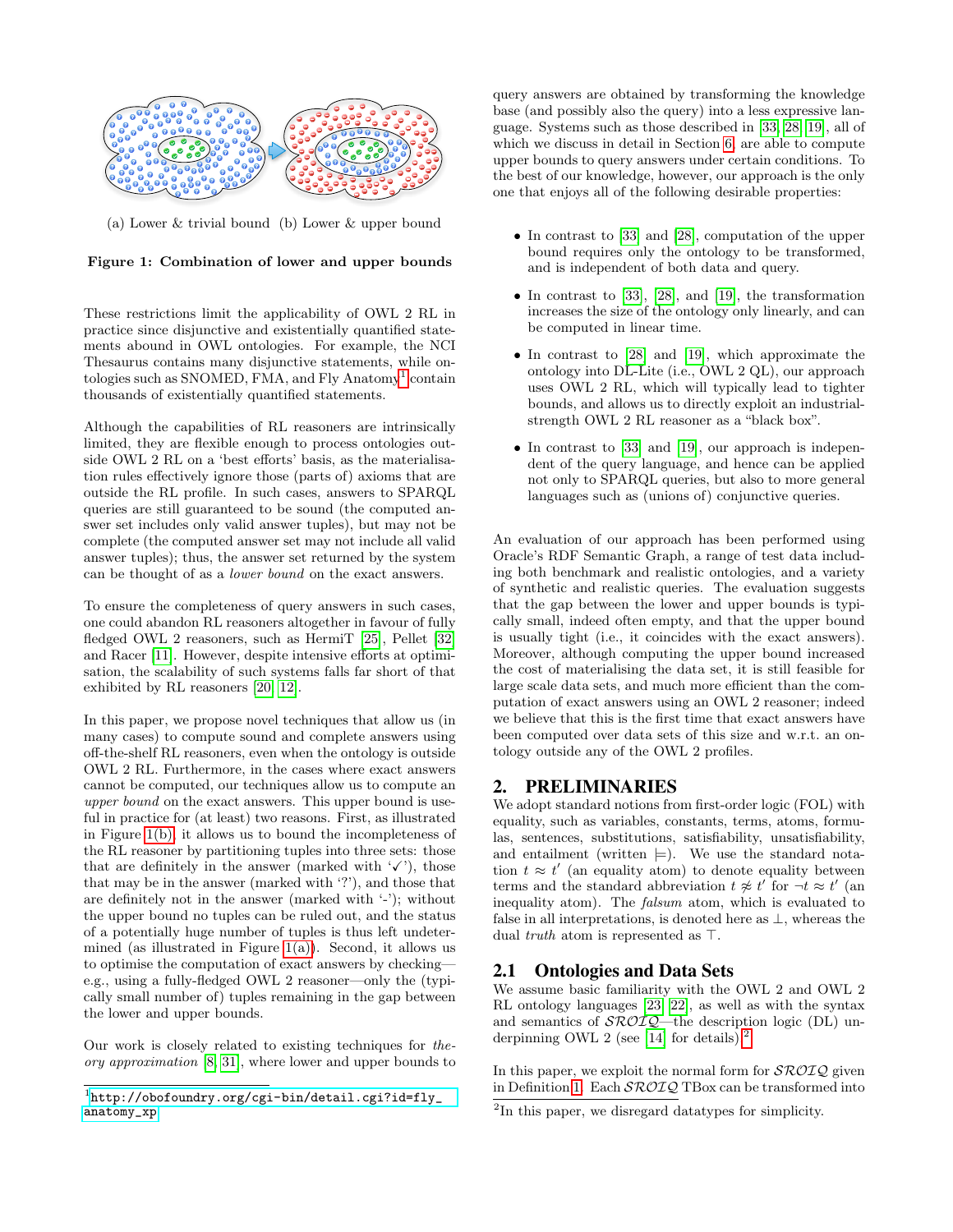this normal form by introducing fresh predicates as needed (see [\[25\]](#page-10-10) for details on the normalisation algorithm).

DEFINITION 1. A SROIQ-TBox is normalised if it contains only the following kinds of axioms, where  $R_{(i)}$  are either an atomic role or the inverse of an atomic role:

- Concept inclusion axioms  $\top \sqsubseteq \bigsqcup_{i=1}^n C_i$ , where each  $C_i$  is of the form B,  $\{c\}$ ,  $\forall R.B$ ,  $\exists R.S$ elf,  $\neg \exists R.S$ elf,  $\geq n R.B$ , or  $\leq n R.B$ , with B either an atomic concept or the negation of an atomic concept, c an individual, and n a nonnegative integer;
- Role axioms  $R_1 \sqsubseteq R_2$ ,  $R_1 \circ R_2 \sqsubseteq R_3$ , or  $R_1 \sqcap R_2 \sqsubseteq \bot$ .

We deviate slightly from the treatment of ontologies given in the W3C specification of OWL 2, where there is no explicit distinction between schema (i.e., TBox) and data (i.e., ABox). It is often convenient, however, to think of the ontology as a TBox (i.e., as containing only schema axioms), and to treat the (RDF) data assertions separately; this makes no difference from a semantic point of view. We will, therefore, treat an OWL 2 ontology  $\mathcal O$  as a  $\mathcal{SROIQ}\text{-}\mathrm{TBox}$ , and assume that all assertions are in a separate data set  $D$ . W.l.o.g. we restrict ourselves in this paper to data sets consisting only of atoms, including inequalities but excluding  $\perp$  and  $\perp$ .

### 2.2 Queries

A conjunctive query (CQ), or simply a query, is a first-order formula of the form  $Q(\vec{x}) = \exists \vec{y}.\varphi(\vec{x}, \vec{y})$ , where Q is a distinguished query predicate and  $\varphi(\vec{x}, \vec{y})$  is a conjunction of atoms different from  $\perp$  and from an inequality. A tuple of constants  $\vec{a}$  is an answer to  $Q(\vec{x})$  w.r.t. a set F of first-order sentences and a set of ground atoms D if  $\mathcal{F} \cup D \models Q(\vec{a})$ . The answer set of  $Q(\vec{x})$  w.r.t.  $\vec{\mathcal{F}}$  and  $D$ , which we often call the *exact answers* to the query, is denoted as  $\text{cert}(Q, \mathcal{F}, D)$ , where the free variables of  $Q(\vec{x})$  are omitted. SPARQL queries are semantically equivalent to a restricted class of CQs with no existential quantifiers.

#### 2.3 Datalog Languages

The design of OWL 2 RL was inspired by Description Logic Programs  $[9]$  — a KR formalism that can be captured using either datalog [\[7\]](#page-10-22) or DLs. Therefore, there exists a tight connection between datalog rules and OWL 2 RL axioms.

The main difference between OWL 2 and its RL profile is the ability to represent disjunctive and existentially quantified knowledge. Hence, there is a tight connection between OWL 2 and an extension of datalog, which we call datalog<sup> $±,$ </sup><sup> $\vee$ </sup>, where both existential quantifiers and disjunctions are allowed in the head of rules. The connection between OWL 2 and datalog<sup> $\pm, \vee$ </sup> is relevant to us, since our approach uses datalog<sup> $\pm, \vee$ </sup> rules as an intermediate representation of ontology axioms. We next define datalog<sup> $\pm, \vee$ </sup> and postpone the description of its relationship with OWL 2 until Section [3.1.](#page-3-0)

A datalog<sup> $\pm$ ,∨</sup> *rule r* is a first-order sentence of form [\(1\)](#page-2-1)

<span id="page-2-1"></span>
$$
\forall \vec{x}. [B_1 \land \dots \land B_n] \to \bigvee_{i=1}^m \exists \vec{y}_i. \varphi_i(\vec{x}, \vec{y}_i) \tag{1}
$$

<span id="page-2-0"></span>

| $\mathcal{O}$ | $\rightsquigarrow \quad \Sigma_{\Omega}$ | $\rightsquigarrow$ | $\Xi(\Sigma_{\mathcal{O}})$        | $\rightsquigarrow$ | $\mathcal{O}' \cup D'_{\mathcal{O}}$ |
|---------------|------------------------------------------|--------------------|------------------------------------|--------------------|--------------------------------------|
|               |                                          |                    |                                    |                    |                                      |
|               |                                          |                    |                                    |                    |                                      |
|               |                                          |                    |                                    |                    |                                      |
|               |                                          |                    | OWL 2 $DATALOG^{\pm,\vee}$ DATALOG |                    | OWL 2 RL                             |

<span id="page-2-3"></span>Figure 2: Transformation steps

where each  $B_i$  is an atom that is neither  $\perp$  nor an inequality atom and whose free variables are contained in  $\vec{x}$ , and either

- $m = 1$  and  $\varphi_1(\vec{x}, \vec{y}_1) = \perp$  (we call such r a  $\perp$ -rule), or
- $m \geq 1$  and, for each  $1 \leq i \leq m$ , the formula  $\varphi_i(\vec{x}, \vec{y}_i)$ with free variables in  $\vec{x} \cup \vec{y}_i$  is a conjunction of atoms different from ⊥.

The quantifier  $\forall \vec{x}$  is left implicit. The body of r is the set of atoms  $\text{body}(r) = \{B_1, \ldots, B_n\}$ , and the *head* of r is the formula head $(r) = \bigvee_{i=1}^{m} \exists \vec{y_i} . \varphi(\vec{x}, \vec{y_i}).$  A datalog<sup>±,∨</sup> rule r is a datalog<sup> $\pm$ </sup> rule if  $m = 1$  [\[2\]](#page-10-23), and it is a datalog rule if it is a datalog<sup> $\pm$ </sup> rule and the head does not contain existentially quantified variables.[3](#page-2-2)

For  $\Sigma$  a set of datalog rules and D a set of ground atoms, the saturation of  $\Sigma$  w.r.t. D is the set D' of all ground atoms entailed by  $\Sigma \cup D$ , which can be computed by means of a forward-chaining (aka materialisation-based) algorithm. The answer set  $\text{cert}(Q, \Sigma, D)$  for an arbitrary conjunctive query Q then coincides with  $\text{cert}(Q, \emptyset, D')$ .

#### 3. CORE TECHNICAL APPROACH

Given an OWL 2 ontology  $\mathcal{O}$ , our goal is to transform  $\mathcal O$ into an OWL 2 RL ontology  $\mathcal{O}'$  and (possibly) a data set  $D'_{\mathcal{O}}$  such that, for any data set D and any query Q:

1. cert $(Q, \mathcal{O}, D) \subseteq \text{cert}(Q, \mathcal{O}', D \cup D'_{\mathcal{O}});$  and 2. cert $(Q, \mathcal{O}', D \cup D'_{\mathcal{O}}) \setminus \text{cert}(Q, \mathcal{O}, D)$  is "small".

As we show later on, the data set  $D'_{\mathcal{O}}$  is only required if  $\mathcal O$ contains certain kinds of constructs.

There is a tradeoff between the tightness of the upper bound (the size of  $\text{cert}(Q, O', D \cup D'_O) \setminus \text{cert}(Q, O, D))$  and the efficiency with which  $\text{cert}(Q, O', D \cup D'_{\mathcal{O}})$  can be computed. In our approach,  $\mathcal{O}'$  and  $D'_{\mathcal{O}}$  are easy to compute (via a linear-time transformation), and  $\textsf{cert}(Q, \mathcal{O}', D \cup D'_{\mathcal{O}})$  can be efficiently computed using an OWL 2 RL reasoner.

To transform the ontology  $\mathcal O$  into  $\mathcal O'$  and  $D'_{\mathcal O}$ , we proceed as follows (see Figure [2](#page-2-3) for a schematic representation):

1. Transform  $\mathcal O$  into a set  $\Sigma_{\mathcal O}$  of datalog<sup> $\pm, \vee$ </sup> rules such that cert( $Q, \mathcal{O}, D$ ) = cert( $Q, \Sigma_{\mathcal{O}}, D$ ) for any query  $Q$ (in the vocabulary of  $\mathcal{O}$ ) and any data set D.

<span id="page-2-2"></span><sup>3</sup>Our definition of datalog allows conjunctions in the head, which is not allowed in the standard, but the rules can be equivalently split into multiple rules with atomic heads.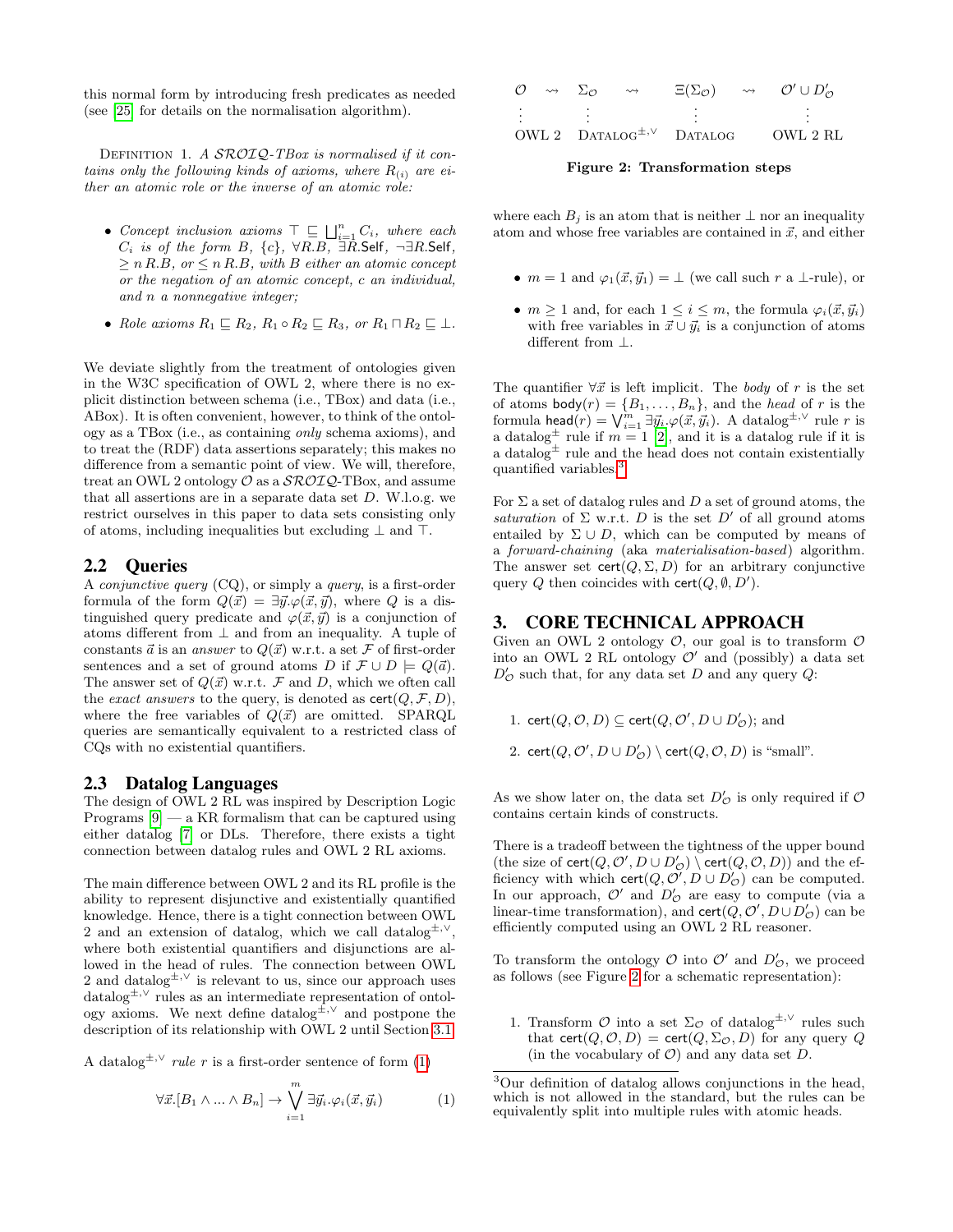- 2. Transform  $\Sigma_{\mathcal{O}}$  into a set  $\Xi(\Sigma_{\mathcal{O}})$  of datalog rules by eliminating disjunctions and existential quantifiers, and such that for every query  $Q$  and data set  $D$ , we have  $cert(Q, \Sigma_{\mathcal{O}}, D) \subseteq cert(Q, \Xi(\Sigma_{\mathcal{O}}), D).$
- 3. Transform  $\Xi(\Sigma_{\mathcal{O}})$  into an OWL 2 RL ontology  $\mathcal{O}'$  and a data set  $D'_\mathcal{O}$  such that, for every query  $Q$  and data set D, we have  $\text{cert}(Q, \Xi(\Sigma_{\mathcal{O}}), D) \subseteq \text{cert}(Q, \mathcal{O}', D \cup D'_{\mathcal{O}}).$

Step 1 is an answer-preserving transformation from OWL 2 to datalog<sup>±</sup>,<sup>∨</sup> rules, which can then be conveniently overapproximated in a weaker logic in the crucial second step. Step 3 is a transformation from datalog to OWL 2 RL which is answer-preserving in most (but not all) cases.

Given that  $\mathcal{O}'$  is an OWL 2 RL ontology, we can use any reasoner that is sound for OWL 2 and complete for OWL 2 RL to compute a lower bound answer (using  $\mathcal{O}$ ) and an upper bound answer (using  $\mathcal{O}' \cup D'_{\mathcal{O}}$ ) for any given query  $Q$ and data set D. More precisely, if  $r|(Q, O, D)$  is the query answer computed by such a reasoner, then we have:

$$
\mathrm{rl}(Q,\mathcal{O},D)\subseteq\mathrm{cert}(Q,\mathcal{O},D)\subseteq\mathrm{rl}(Q,\mathcal{O}',D\cup D'_\mathcal{O})\ \ \text{for all}\ Q,D
$$

We next describe the transformations in steps  $1-3$ , and illustrate them with the example ontology  $\mathcal{O}_{\mathsf{ex}}$  in Figure [4.](#page-4-0)

#### <span id="page-3-0"></span>3.1 From OWL 2 to Datalog<sup>±</sup>,<sup>∨</sup>

The first step is to transform the OWL 2 ontology  $\mathcal O$  into a set  $\Sigma_{\mathcal{O}}$  of datalog<sup> $\pm$ , $\vee$ </sup> rules. For this, we first transform  $\mathcal{O}$ into the normal form given in Definition [1.](#page-2-0) Let  $ar(R, x, y)$ be defined as follows for each role R occurring in  $\mathcal{O}$ :

$$
\mathsf{ar}(R, x, y) = \begin{cases} S(y, x) & \text{if } R \text{ inverse of the atomic role } S. \\ R(x, y) & \text{if } R \text{ atomic} \end{cases}
$$

Then,  $\Sigma_{\mathcal{O}}$  contains the following datalog<sup> $\pm$ ,∨</sup> rules for each axiom in the normalisation of  $\mathcal{O}$ :

- $\textsf{Ins}(C) \to \textsf{rhs}(C)$  for  $\top \sqsubseteq C$ , where  $\textsf{Ins}(C)$  and  $\textsf{rhs}(C)$ are as given in Figure [3;](#page-4-1)
- ar $(R, x, y) \rightarrow$  ar $(S, x, y)$  for  $R \sqsubseteq S$ ;
- ar $(R, x, y) \land$ ar $(S, y, z) \rightarrow$ ar $(T, x, z)$  for  $R \circ S \sqsubseteq T$ ; and

• 
$$
\operatorname{ar}(R, x, y) \land \operatorname{ar}(S, x, y) \to \bot
$$
 for  $R \sqcap T \sqsubseteq \bot$ .

The obtained set  $\Sigma_{\mathcal{O}}$  of datalog<sup>±,∨</sup> rules is equivalent to the normalisation of  $O$ , and hence it is a *conservative extension* of  $\mathcal{O}$ ; that is, the models of  $\Sigma_{\mathcal{O}}$  are obtained by extending those of  $\mathcal O$  with the interpretation of any new predicates introduced during normalisation. Thus,  $\Sigma_{\mathcal{O}}$  preserves the answers to all queries using the vocabulary of  $\mathcal{O}$  [\[3\]](#page-10-24). The transformation of our example ontology  $\mathcal{O}_{\mathsf{ex}}$  into datalog<sup>±,∨</sup> rules  $\Sigma_{\mathcal{O}_{ex}}$  is also shown in Figure [4.](#page-4-0) Note that  $\Sigma_{\mathcal{O}_{ex}}$  is extended with a new unary predicate Aux.

## <span id="page-3-4"></span>3.2 From Datalog<sup>±</sup>,<sup>∨</sup> to Datalog

Next, we transform the datalog<sup>±,∨</sup> rules  $\bar{\Sigma}_{\mathcal{O}}$  into a set of datalog rules  $\Xi(\Sigma_{\mathcal{O}})$  such that  $\Xi(\Sigma_{\mathcal{O}}) \models \Sigma_{\mathcal{O}}$ , and thus for each query Q and data set  $D$ , cert $(Q, \Sigma_{\mathcal{O}}, D) \subseteq$  cert $(Q, \Xi(\Sigma_{\mathcal{O}}), D)$ . This transformation is performed in two steps:

- 1) Rewrite each datalog<sup> $\pm$ ,∨</sup> rule r into a set of datalog<sup> $\pm$ </sup> rules by transforming disjunctions in the head of  $r$  into conjunctions, and splitting the resulting conjunctions into multiple datalog $\pm$  rules. This is a standard "naive" technique for approximating disjunction, and was used, e.g., in the Screech reasoner [\[33\]](#page-10-17). More sophisticated strategies will be discussed later on.
- 2) Transform the resulting datalog $\pm$  rules into datalog rules by using fresh individuals to Skolemise existentially quantified variables. Our transformation is based on the transformation from datalog $\pm$  into datalog used in recent work for a rather different purpose, namely to check chase ter*mination* when applied to datalog<sup> $\pm$ </sup> rules [\[4\]](#page-10-25).

We next formally define the transformation  $\Xi(\cdot)$  for an arbitrary set of datalog<sup> $\pm$ ,∨</sup> rules; Figure [5](#page-5-0) illustrates the application of this transformation to our running example.

<span id="page-3-3"></span>DEFINITION 2. For each datalog<sup> $\pm, \vee$ </sup> rule r of the form [\(1\)](#page-2-1) and each  $1 \leq i \leq m$ , let  $r_i$  be the datalog<sup>+</sup> rule

$$
r_i = B_1 \wedge \ldots \wedge B_n \to \exists \vec{y}_i \varphi_i(\vec{x}, \vec{y}_i)
$$

and let  $\varphi_i^{\wedge}(\vec{x}, \vec{y}_i)$  be defined as the conjunction of all noninequality atoms in  $\varphi_i(\vec{x}, \vec{y}_i)$ .<sup>[4](#page-3-1)</sup>

Finally, for each  $1 \leq i \leq m$  and each variable  $y_{ij} \in \vec{y}_i$ , let  $c_{ij}^r$  be a fresh individual unique for  $y_{ij}$ , and let  $\theta_i^r$  be the substitution mapping each variable  $y_{ij} \in \vec{y}_i$  to  $c_{ij}^r$ . Then,  $\Xi(r_i)$  is the following set of datalog rules:

$$
\Xi(r_i) = \{B_1 \wedge \ldots \wedge B_n \to \varphi_i^{\wedge}(\vec{x}, \theta_i^r(\vec{y}_i))\}
$$
  

$$
\bigcup \{c_1 \approx c_2 \to \bot \mid c_1 \not\approx c_2 \text{ occurs in } \varphi_i(\vec{x}, \theta_i^r(\vec{y}_i)) \quad (2)
$$

We finally define  $\Xi(r) = \bigcup_{i=1}^m \Xi(r_i)$  and  $\Xi(\Sigma) = \bigcup_{r \in \Sigma} \Xi(r)$ for  $\Sigma$  a set of datalog<sup> $\pm, \vee$ </sup> rules.

Note that  $\Xi(\Sigma)$  does not contain inequality atoms in rule heads; although such rules are allowed according to our definition of datalog, they cannot (easily) be transformed into equivalent OWL 2 RL axioms, which is our ultimate goal. For instance, the datalog<sup> $\pm, \vee$ </sup> rule

$$
r = B(x) \rightarrow R(x, c_1) \land A(c_1) \land R(x, c_2) \land A(c_2) \land c_1 \not\approx c_2
$$

is transformed as follows, where  $c_1 \approx c_2 \to \perp$  is equivalent to an OWL 2 (RL) DifferentFrom assertion.

<span id="page-3-2"></span>
$$
\Xi(r) = \{B(x) \to R(x, c_1) \land A(c_1) \land R(x, c_2) \land A(c_2),
$$
  

$$
c_1 \approx c_2 \to \bot\}
$$

As stated in the following proposition, the proof of which is given in our Appendix [A,](#page-11-0) the transformation over-approximates the datalog<sup> $\pm, \vee$ </sup> rules.

PROPOSITION 1.  $\Xi(\Sigma) \models \Sigma$ , for  $\Sigma$  an arbitrary set of  $datalog^{\pm, \vee}$  rules.

<span id="page-3-1"></span><sup>4</sup> Inequality atoms only occur in conjunction with other atoms in  $\varphi_i(\vec{x}, \vec{y}_i)$ , and hence  $\varphi_i^{\wedge}(\vec{x}, \vec{y}_i)$  is well-defined.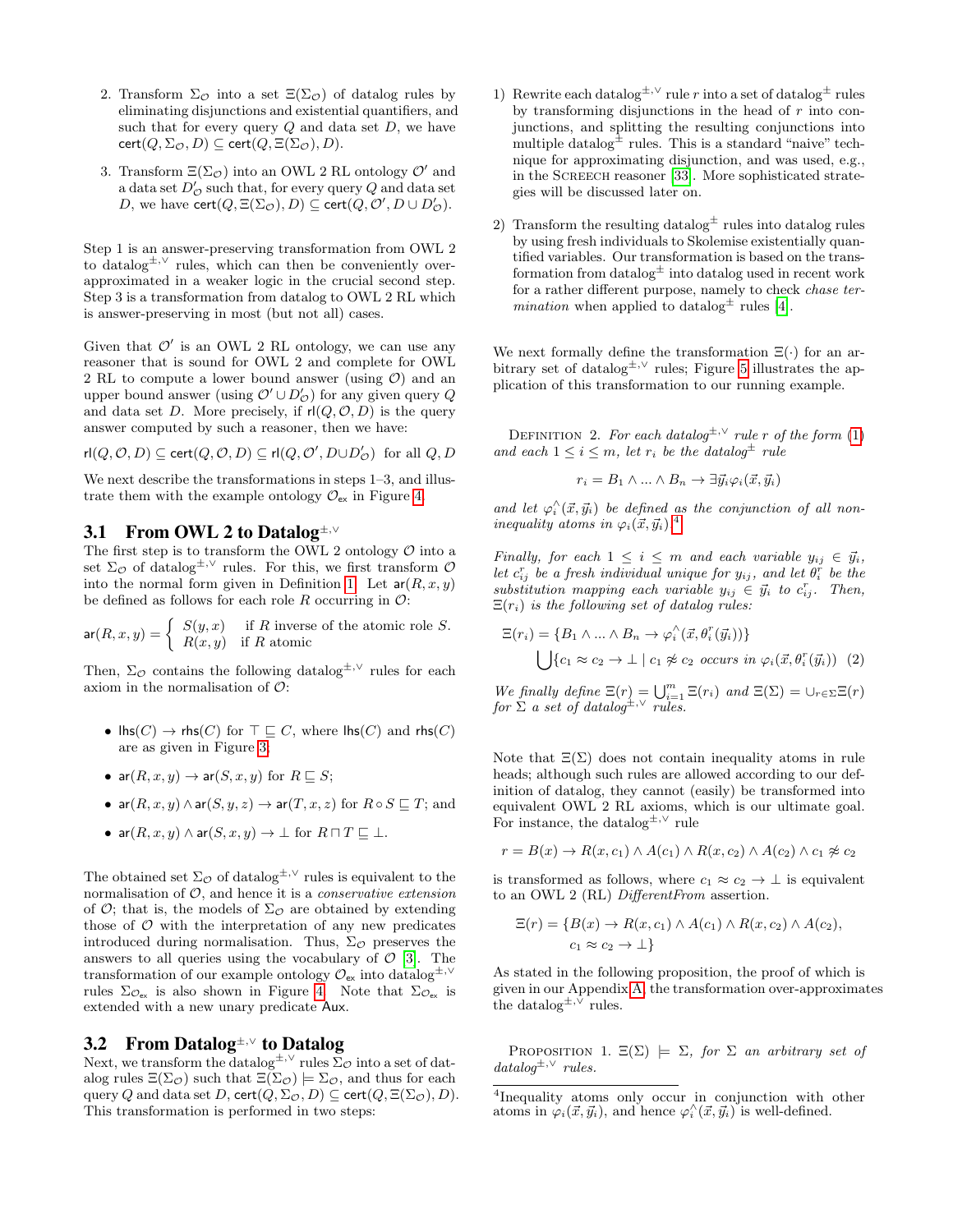| C                              | $\mathsf{Ins}(C)$                                                          | rbs(C)                                                                                                                                                                |
|--------------------------------|----------------------------------------------------------------------------|-----------------------------------------------------------------------------------------------------------------------------------------------------------------------|
| $\boldsymbol{A}$               |                                                                            | A(x)                                                                                                                                                                  |
| $\neg A$                       | A(x)                                                                       |                                                                                                                                                                       |
| ${a}$                          |                                                                            | $x \approx a$                                                                                                                                                         |
| > n R.A                        |                                                                            | $\exists y_1,\ldots,y_n\bigwedge_{1\leq i\leq n}[\textsf{ar}(R,x,y_C^i)\wedge A(y_C^i)\wedge \bigwedge_{i\leq j\leq n}y_C^i\not\approx y_C^j]$                        |
| $\geq n R. \neg A$             |                                                                            | $\exists y_1, \ldots, y_n \bigwedge_{1 \leq i \leq n} [\textsf{ar}(R, x, y_C^i) \wedge C_{\neg A}(y_C^i) \wedge \bigwedge_{i \leq i \leq n} y_C^i \not\approx y_C^j]$ |
| $\exists R$ .Self              |                                                                            | ar(R, x, x)                                                                                                                                                           |
| $\neg \exists R.\mathsf{Self}$ | ar(R, x, x)                                                                |                                                                                                                                                                       |
| $\forall R.A$                  | $ar(R, x, y_C)$                                                            | $A(y_C)$                                                                                                                                                              |
| $\forall R.\neg A$             | $ar(R, x, y_C) \wedge A(y_C)$                                              |                                                                                                                                                                       |
| $\leq n R.A$                   | $\bigwedge_{1 \leq i \leq n+1} [\textsf{ar}(R, x, y_C^i) \wedge A(y_C^i)]$ | $V_{1\leq i < j \leq n+1} y_C^i \approx y_C^j$                                                                                                                        |
| $\leq n R. \neg A$             | $\bigwedge_{1 \leq i \leq n+1}$ ar $(R, x, y_C^i)$                         | $\bigvee_{1 \leq i \leq n+1} [A(y_C^i) \vee \bigvee_{1 \leq i \leq j \leq n+1} y_C^i \approx y_C^j]$                                                                  |
| $C_1 \sqcup \ldots \sqcup C_n$ | $\top$ if $\textsf{Ins}(C_i)$ empty for all $1 \leq i \leq n$              | $\overline{\perp}$ if rhs( $C_i$ ) empty for all $1 \leq i \leq n$                                                                                                    |
|                                | $\bigwedge_{i=1}^n$ lhs $(C_i)$ otherwise                                  | $\bigvee_{i=1}^{n}$ rhs $(C_i)$ otherwise                                                                                                                             |
|                                |                                                                            |                                                                                                                                                                       |

Note:  $C_{\neg A}$  is a fresh predicate;  $A(x) \wedge C_{\neg A}(x) \to \bot$  is added to the datalog<sup>±,∨</sup> rules in the translation of  $\geq n R.\neg A$ 

<span id="page-4-1"></span>Figure 3: Translation of Normalised Axioms

| Axioms in $\mathcal{O}_{\mathsf{ex}}$        | Normalised Axioms                                                                    | $\text{Datalog}^{\pm,\vee}$                                                                                                                                        |
|----------------------------------------------|--------------------------------------------------------------------------------------|--------------------------------------------------------------------------------------------------------------------------------------------------------------------|
| Student $\sqsubset$ Person                   | $\top \sqsubset \neg$ Student $\sqcup$ Person                                        | Student $(x) \rightarrow$ Person $(x)$                                                                                                                             |
| $RA \sqsubset$ Student                       | $\top \sqsubset \neg R A \sqcup$ Student                                             | $RA(x) \rightarrow Student(x)$                                                                                                                                     |
| $RA \sqsubset \exists$ works.Group           | $\top \sqsubset \neg RA \sqcup \exists \text{works}.\text{Group}$                    | $RA(x) \rightarrow \exists y$ [works $(x, y) \land Group(y)$ ]                                                                                                     |
| Group $\sqsubset$ Org                        | $\top \sqsubseteq \neg$ Group $\sqcup$ Org                                           | $Group(x)\rightarrow{Org(x)}$                                                                                                                                      |
|                                              | $\top \sqsubset \neg \mathsf{Emp} \sqcup \mathsf{Person}$                            | $\mathsf{Emp}(x) \to \mathsf{Person}(x)$                                                                                                                           |
| $Emp \equiv Person \sqcap \exists works.Org$ | $\top \sqsubseteq \neg \mathsf{Emp} \sqcup \exists \mathsf{works}.\mathsf{Org}$      | $\mathsf{Emp}(x) \to \exists y$ [works $(x, y) \land \mathsf{Org}(y)$ ]                                                                                            |
|                                              | $\top \sqsubset$ Emp $\sqcup \neg$ Person $\sqcup \forall$ works. $\neg$ Org         | Person $(x) \wedge$ works $(x, y) \wedge$ Org $(y) \rightarrow$ Emp $(x)$                                                                                          |
| works $\sqsubset$ member Of                  | works $\sqsubset$ member Of                                                          | works $(x, y) \rightarrow$ memberOf $(x, y)$                                                                                                                       |
| Student $\sqsubset$ Grad $\sqcup$ UnderGrad  | $\top \sqsubset \neg$ Student $\sqcup$ Grad $\sqcup$ UnderGrad                       | Student $(x) \rightarrow$ Grad $(x) \vee$ UnderGrad $(x)$                                                                                                          |
| func(words)                                  | $T \sqsubset < 1$ works. T                                                           | works $(x, y_1) \wedge$ works $(x, y_2) \rightarrow y_1 \approx y_2$                                                                                               |
| Fellow □ ∃works. Efunded. Council            | $\top \sqsubset \neg$ Fellow $\sqcup \exists$ works.Aux                              | Fellow $(x) \rightarrow \exists y$ . [works $(x, y) \wedge \text{Aux}(y)$ ]                                                                                        |
|                                              | $\top \sqsubset \neg \mathsf{Aux} \sqcup \exists \mathsf{fundred}.\mathsf{Count}$ il | $Aux(x) \rightarrow \exists y$ [funded $(x, y) \wedge$ Council $(y)$ ]                                                                                             |
| UnderGrad $\Box$ 3 takes. Course             | $\top \sqsubseteq \neg$ UnderGrad $\sqcup \geq 3$ takes. Course                      | UnderGrad $(x) \rightarrow \exists y_1, y_2, y_3 \bigwedge_i (\text{takes}(x, y_i))$<br>$\wedge$ Course $(y_i) \wedge \bigwedge_{i < j < 3} y_i \not\approx y_j$ ) |

<span id="page-4-0"></span>Figure 4: Transforming  $\mathcal{O}_{\rm ex}$  into datalog $^{\pm,\vee}$  rules  $\Sigma_{\mathcal{O}_{\rm ex}}$ 

Proposition [1](#page-3-2) immediately implies

$$
cert(Q, \Sigma_{\mathcal{O}}, D) \subseteq cert(Q, \Xi(\Sigma_{\mathcal{O}}), D)
$$

for an arbitrary query  $Q$  and data set  $D$ , and hence query answers w.r.t.  $\Xi(\Sigma_{\mathcal{O}})$  are an upper bound to those w.r.t.  $\Sigma_{\mathcal{O}}$ .

Note that when  $\Xi(\Sigma_{\mathcal{O}}) \cup D$  is unsatisfiable, the obtained upper bound is the trivial one for all queries, i.e., all tuples of individuals with the appropriate arity. For instance, if we extend  $\mathcal{O}_{\mathsf{ex}}$  in Figure [4](#page-4-0) with the axiom Grad $\Box$ UnderGrad  $\Box \perp$ , we obtain the ⊥-rule  $Grad(x) \wedge UnderGrad(x) \rightarrow \bot$  in both  $\Sigma_{\mathcal{O}_{\mathsf{ex}}}$  and  $\Xi(\Sigma_{\mathcal{O}_{\mathsf{ex}}})$ . For  $D_{\mathsf{ex}} = \{\mathsf{RA}(a)\}\$  we have that  $\mathcal{O}_{\mathsf{ex}} \cup D_{\mathsf{ex}}$ is satisfiable, but  $\Xi(\Sigma_{\mathcal{O}_{\text{ex}}}) \cup D_{\text{ex}}$  is unsatisfiable. In Section [4.1](#page-6-0) we discuss how this issue can be dealt with.

#### 3.3 From Datalog to OWL 2 RL

The last step is to transform  $\Xi(\Sigma_{\mathcal{O}})$  into an OWL 2 RL ontology  $\mathcal{O}'$  and (possibly) a data set  $D'_{\mathcal{O}}$ .

Rules in  $\Xi(\Sigma_{\mathcal{O}})$  can be of the following types (see Section [3.1,](#page-3-0) Figure [3](#page-4-1) and Definition [2\)](#page-3-3):

R1 Rules originating from (and equivalent to) normalised role axioms  $R \sqsubseteq S$ ,  $R \circ S \sqsubseteq T$ , or  $R \sqcap T \sqsubseteq \bot$ .

- R2 Rules  $c_1 \approx c_2 \rightarrow \perp$ , with  $c_1$  and  $c_2$  constants.
- R3 Rules originating from the transformations applied to normalised axioms of the form  $\top \sqsubseteq C$ .

Rules of type R1 correspond directly to OWL 2 RL axioms, which will be included in  $\mathcal{O}'$ . Rules of type R2 correspond to ground atoms of the form  $c_1 \not\approx c_2$  (i.e., DifferentFrom assertions in OWL 2), which will be included in  $D'_{\mathcal{O}}$ .

Finally, rules of type R3 are of a very specific shape. The variables in the body are arranged in a tree-shape way, with a single root variable  $x$ , and branch variables  $y$  connected to x by atoms  $R(x, y)$  or  $R(y, x)$ , such that each y occurs in exactly one such atom. Moreover, branch variables only occur in the rule head in atoms of the form  $A(y)$  or  $y \approx y'$ . Rules of this form can be transformed back into OWL 2 axioms by means of the well-known rolling-up technique [\[15\]](#page-10-26); for example, the rule  $Person(x) \wedge works(x, y) \wedge Org(y) \rightarrow Emp(x)$  can be rolled up into the axiom Person $\Box \exists$ works.Org  $\sqsubseteq$  Emp. We formally specify this transformation in the following section.

#### *3.3.1 Rolling up rules into OWL 2 axioms*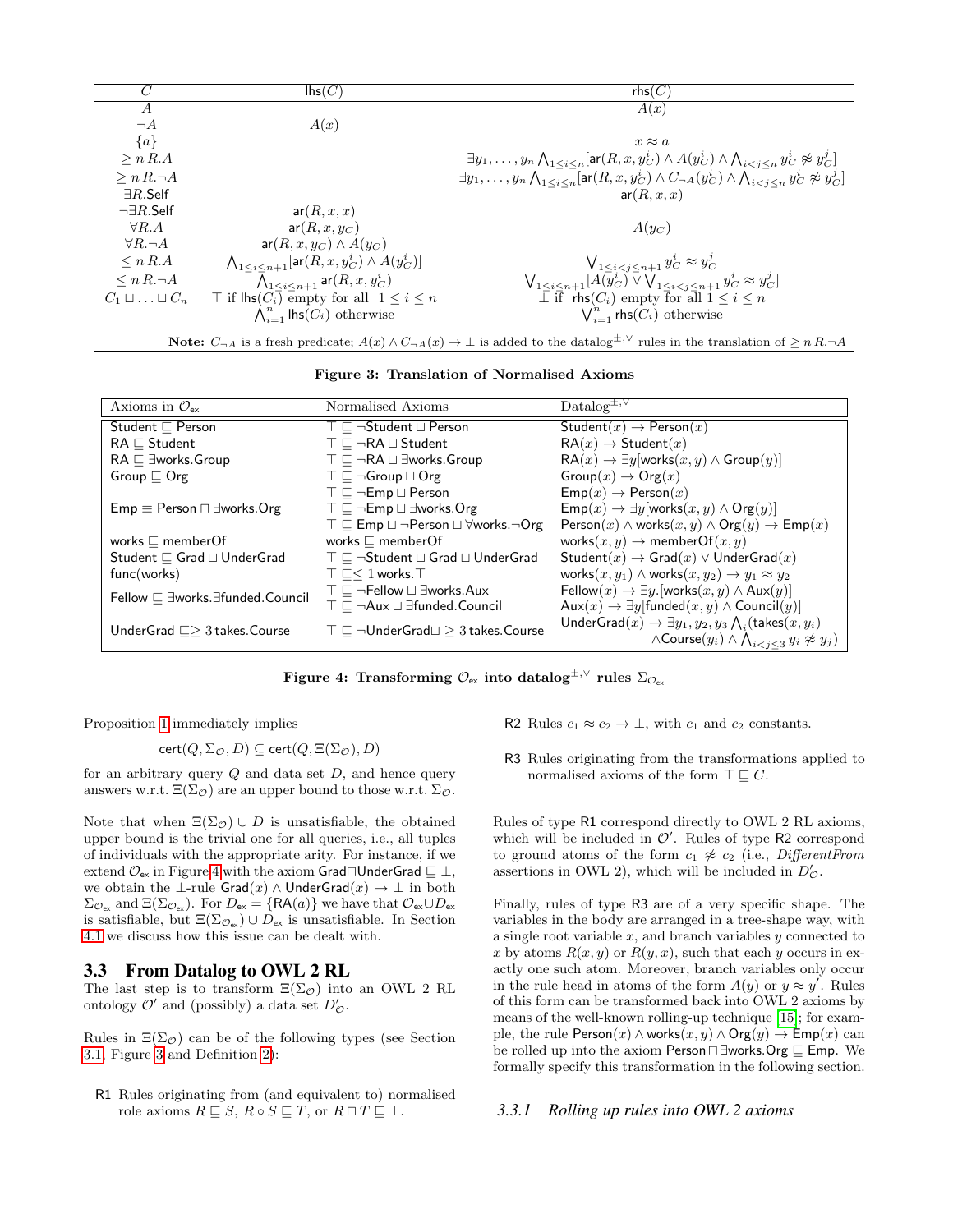$$
\begin{array}{ccc} \mathsf{RA}(x) \rightarrow \exists y . [\mathsf{works}(x,y) \wedge \mathsf{Group}(y)] & \rightsquigarrow & \mathsf{RA}(x) \rightarrow \mathsf{works}(x,c_1) \wedge \mathsf{Group}(c_1) \\ \mathsf{Emp}(x) \rightarrow \exists y . [\mathsf{works}(x,y) \wedge \mathsf{Org}(y)] & \rightsquigarrow & \mathsf{Emp}(x) \rightarrow \mathsf{works}(x,c_2) \wedge \mathsf{Org}(c_2) \\ \mathsf{Student}(x) \rightarrow \mathsf{Grad}(x) \vee \mathsf{UnderGrad}(x) & \rightsquigarrow & \mathsf{Student}(x) \rightarrow \mathsf{UnderGrad}(x) \wedge \mathsf{Grad}(x) \\ \mathsf{UnderGrad}(x) \rightarrow \exists y_1, y_2, y_3 \bigwedge_i (\mathsf{takes}(x,y_i) & \rightsquigarrow & \mathsf{UnderGrad}(x) \rightarrow \bigwedge_{i=3}^5 (\mathsf{takes}(x,c_i) \wedge \mathsf{Course}(c_i)) \\ & \wedge \bigwedge_{i < j \leq 3} y_i \not\approx y_j & c_i \approx c_j \rightarrow \bot \text{ for different } i \text{ and } j \\ & \mathsf{Note:} \ c_1, \ldots, c_5 \text{ are fresh individuals} \end{array}
$$

<span id="page-5-0"></span>Figure 5: Transforming  $\Sigma_{\mathcal{O}_{\mathcal{C}}}$  into  $\Xi(\Sigma_{\mathcal{O}_{\mathcal{C}}})$ . Only the rules that are changed by the transformation are shown.

Given a rule  $r$  of type R3, the variables occurring in  $r$  are divided into the *root variable x*, and a set of *branch variables* y, such that r satisfies the following properties, where  $A$  is a unary predicate,  $R$  is a binary predicate,  $c$  is a constant, and  $y, y'$  are branch variables:

- the body is either  $\top$ , or a conjunction of atoms of the form  $A(x)$ ,  $R(x, x)$ ,  $R(x, y)$ ,  $R(y, x)$ , or  $A(y)$ .
- the head is either ⊥ or a conjunction of atoms of the form  $A(x)$ ,  $R(x, x, \cdot)$ ,  $x \approx c$ ,  $A(y)$ ,  $A(c)$ ,  $R(x, c)$ ,  $R(c, x)$ , and  $y \approx y'$ ;
- $\bullet$  each branch variable y occurs in exactly one body atom  $R(x, y)$  or  $R(y, x)$ ; also, each constant c occurs in at most one atom  $R(x, c)$  or  $R(c, x)$ ; and
- if  $y \approx y'$  occurs in the head, then y and y' occur in body atoms  $R(x, y)$  or  $R(y, x)$  and  $R(x, y')$  or  $R(y', x)$ .

A rule of this form can be transformed into OWL 2 by exploiting the rolling up technique. There is, however, a technical issue related to the fresh Skolem constants in  $\Xi(\Sigma_{\mathcal{O}})$ . In particular, the rule  $\mathsf{RA}(x) \to \mathsf{works}(x, c_1) \land \mathsf{Group}(c_1)$  in our running example does not directly correspond to an OWL 2 axiom. This issue can be addressed by introducing fresh roles; the above rule can be transformed into the following three OWL 2 axioms, where  $S_{\text{works}}^{\text{Group}}$  is a fresh role:

$$
\mathsf{RA} \sqsubseteq \exists S^\mathsf{Group}_\mathsf{works}.\{c_1\} \quad \exists (S^\mathsf{Group}_\mathsf{works})^- . \top \sqsubseteq \mathsf{Group} \quad S^\mathsf{Group}_\mathsf{works} \sqsubseteq \mathsf{works}
$$

We are now ready to define the transformation. Note that, for simplicity, this transformation has been presented in such a way that the axiom might contain redundancies; in practice such redundancies would, of course, be eliminated.

Each atom  $\alpha \in \text{body}(r)$  is transformed into a concept  $C^{\alpha}$  as follows, with  $x$  is the root variable of  $r$ , and  $y$  is a branch variable:

$$
C^{\alpha} = \begin{cases} \top & \text{if } \alpha = \top; \\ A & \text{if } \alpha = A(x); \\ \exists R.\mathsf{Self} & \text{if } \alpha = R(x, x); \\ \exists R.\top & \text{if } \alpha = R(x, y); \\ \exists R^{-}.\top & \text{if } \alpha = R(y, x); \\ \exists R.A & \text{if } \alpha = A(y) \text{ and } R(x, y) \in \mathsf{body}(r); \\ \exists R^{-}.A & \text{if } \alpha = A(y) \text{ and } R(y, x) \in \mathsf{body}(r); \end{cases}
$$

Each atom  $\beta \in \text{head}(r)$  is transformed into a concept  $C^{\beta}$ as follows, with  $x$  the root variable of  $r, y$  and  $y'$  branch variables, c a constant, and  $S_R^A$ ,  $S_{R-}^A$  fresh roles:

$$
C^{\beta} = \begin{cases} \bot & \text{if } \beta = \bot; \\ A & \text{if } \beta = A(x); \\ \exists R.\mathsf{Self} & \text{if } \beta = R(x, x); \\ \{c\} & \text{if } \beta = x \approx c; \\ \forall R.A & \text{if } \beta = A(y) \text{ and } R(x, y) \in \mathsf{body}(r); \\ \forall R^{-}.A & \text{if } \beta = A(y) \text{ and } R(y, x) \in \mathsf{body}(r); \\ \exists S^A_A.\{c\} & \text{if } \beta = A(c) \text{ and } R(x, c) \in \mathsf{head}(r); \text{or} \\ \exists S^A_A.\{c\} & \text{if } \beta = R(x, c) \text{ and } A(c) \in \mathsf{head}(r); \\ \exists (S^A_{R^-}) . \{c\} \text{ if } \beta = R(c, x) \text{ and } A(c) \in \mathsf{head}(r); \\ \exists (S^A_{R^-}) . \{c\} \text{ if } \beta = R(c, x) \text{ and } R(c, x) \in \mathsf{head}(r); \\ \leq 1 \, R.A & \text{if } \beta = y \approx y' \text{ and } R(x, y), A(y) \in \mathsf{body}(r) \\ \leq 1 \, R^{-}.A & \text{if } \beta = y \approx y' \text{ and } R(y, x), A(y) \in \mathsf{body}(r) \end{cases}
$$

For simplicity, this transformation has been presented in such a way that the axiom might contain redundant conjuncts, e.g.,  $\leq 1$  R.A  $\sqcap \leq 1$  R.A; in practice such redundancies would, of course, be eliminated.

We can now transform r into an OWL 2 axiom  $C(r)$  as follows:

$$
C(r)=\prod_{\alpha\in\mathsf{head}(r)}C^\alpha\sqsubseteq\prod_{\beta\in\mathsf{body}(r)}C^\beta
$$

We thus obtain an ontology  $\mathcal{O}'$  with the following axioms.

- Axioms of the form  $R \sqsubseteq S$ ,  $R \circ S \sqsubseteq T$ , or  $R \sqcap T \sqsubseteq \bot$ obtained from the rules of type R1 in  $\Xi(\mathcal{O})$ .
- An axiom  $C(r)$  for each rule r r of type R3 in  $\Xi(\mathcal{O})$ and axioms  $S_R^A \sqsubseteq R$  and  $\exists (S_R^A)^- . \top \sqsubseteq A$  for each fresh role  $S_R^A$  introduced in  $C(r)$ , with R either atomic or an inverse role.

Finally, we obtain a data set  $D'_{\mathcal{O}}$  containing a ground inequality atom for each rule of type R2 in  $\Xi(\mathcal{O})$ .

Clearly,  $\mathcal{O}' \cup D'_{\mathcal{O}}$  is a conservative extension of  $\Xi(\Sigma_{\mathcal{O}})$ , and hence query answers are preserved for arbitrary queries and data sets in the vocabulary of  $\Xi(\Sigma_{\mathcal{O}})$ .

#### *3.3.2 Eliminating non-RL axioms*

Unfortunately,  $\mathcal{O}'$  might not be an OWL 2 RL ontology as it might contain the following kinds of non-RL axioms:  $(i)$ axioms containing the Self construct;  $(ii)$  axioms of the form  $C \subseteq \{a\}$  for  $\{a\}$  a nominal concept; and *(iii)* axioms having  $\top$  as the left-hand-side concept.

These kinds of axiom were excluded from OWL 2 RL due to specific design choices, rather than to inherent limitations of materialisation-based reasoning techniques; in fact, the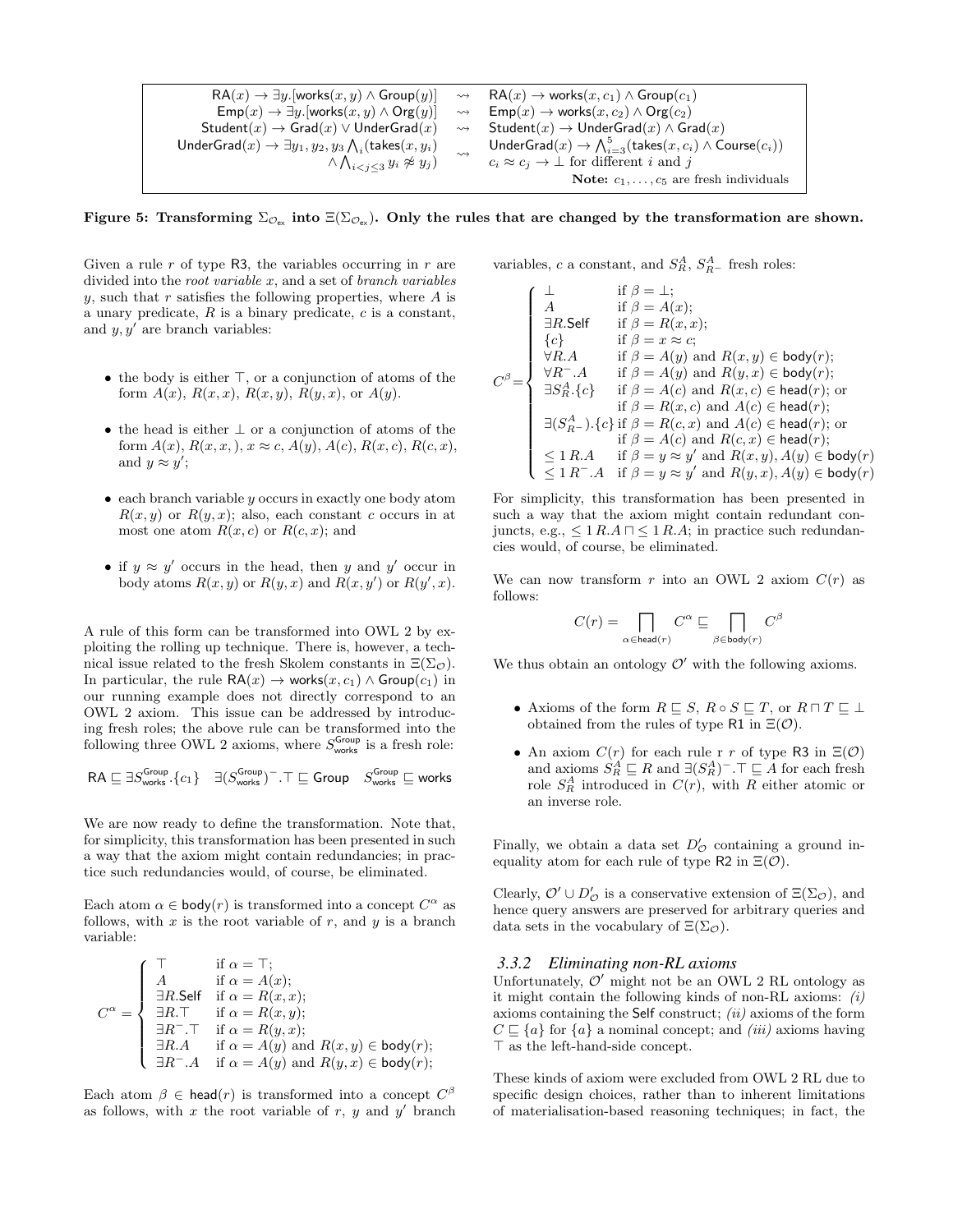OWL 2 RL/RDF rules could be trivially extended to deal with such non-RL axioms. Furthermore, axioms of the kind above are rare in realistic ontologies, and none of the ontologies we used in our evaluation contained any such axiom.

If necessary, however, non-RL axioms can be eliminated by applying to  $\mathcal{O}'$  and  $D'_{\mathcal{O}}$  the transformations described next in the given order.

- 1. Replace each occurrence of a concept  $\exists R$ . Self on the l.h.s. of an axiom with  $\exists R.\top$ ; and replace each axiom of the form  $C \sqsubseteq \exists R$ . Self with the axioms  $C \sqsubseteq \{a\}$  and  $C \sqsubseteq \exists R.\{a\}$  with  $\{a\}$  a fresh individual.
- 2. Replace each axiom of the form  $C \subseteq \{a\}$  with an axiom  $C \subseteq A_a$ , where  $A_a$  is a fresh concept; define a fresh atomic role  $P_a$  as inverse functional and add the axiom  $A_a \sqsubseteq \exists P_a.\{a\}$ ; and extend  $D'_{\mathcal{O}}$  with the assertion  $A_a(a)$ .
- 3. Replace each axiom of the form  $\top \sqsubset C$  with TOP  $\sqsubset C$ , where TOP is a fresh atomic concept; add axioms  $A \sqsubset$ TOP,  $\{a\} \sqsubseteq \text{TOP}, \exists R.\top \sqsubseteq \text{TOP}$  and  $\exists R^{\perp}.\top \sqsubseteq \text{TOP}$ for each atomic concept A, nominal  $\{a\}$  and each role  $R$  in the ontology; and if no nominal occurs in the ontology, add the axiom  ${c} \subseteq \text{TOP}$ , with c a fresh individual.

These transformations could lead to additional answers to certain queries and data sets. For example, if we apply them to  $\mathcal{O}' = {\exists R.\mathsf{Self} \sqsubseteq A}$  to obtain  $\mathcal{O}'' = {\exists R.\top \sqsubseteq A}$  and consider  $D = \{A(a), R(a, b)\}\$ and  $Q(x) = A(x)$ , we have cert $(Q, \mathcal{O}', D) = \emptyset$ , whereas cert $(Q, \mathcal{O}'', D) = \{a\}.$ 

## 4. ADDITIONAL CONSIDERATIONS

We next discuss some issues related to the second step in our approach, namely the transformation  $\Xi(\cdot)$  from datalog<sup>±,  $\vee$ </sup> rules into datalog rules.

#### <span id="page-6-0"></span>4.1 Dealing with Unsatisfiability

As mentioned in Section [3.2,](#page-3-4) the union of a data set D with the rules in  $\Xi(\Sigma_{\mathcal{O}})$  can be unsatisfiable, even when  $\Sigma_{\mathcal{O}} \cup D$ is satisfiable. This issue can be addressed by removing all  $\perp$ -rules from  $\Xi(\Sigma_{\mathcal{O}})$ , which ensures satisfiability for any D.

This is not possible without losing completeness if  $\Sigma_{\mathcal{O}} \cup D$  is unsatisfiable. If  $\Sigma_{\mathcal{O}} \cup D$  is satisfiable, however, ⊥-rules intuitively do not matter because  $\Xi(\cdot)$  strengthens disjunctions in  $\Sigma_{\mathcal{O}}$  into conjunctions; hence, all ground atoms entailed by  $\Sigma_{\mathcal{O}} \cup D$  are also entailed by  $\Xi(\Sigma_{\mathcal{O}}) \cup D$  even after dispensing with the ⊥-rules. These intuitions are formalised as follows.

<span id="page-6-1"></span>THEOREM 1. Let  $\Sigma$  be a set of datalog<sup> $\pm, \vee$ </sup> rules, and let  $\Xi_{\perp}(\Sigma)$  be all the  $\perp$ -rules in  $\Xi(\Sigma)$ . Then, the following condition holds for each data set D and each query  $Q: if \Sigma \cup D$ is satisfiable, then  $\text{cert}(Q, \Sigma, D) \subseteq \text{cert}(Q, \Xi(\Sigma) \setminus \Xi_{\bot}(\Sigma), D)$ .

<span id="page-6-2"></span>The proof of the theorem is rather technical, and is deferred to our Appendix [B.](#page-11-1) The idea behind the proof is, however, quite simple, and can be explained with an example.

EXAMPLE 1. Let  $\Sigma$  and  $D$  be as follows:

$$
\Sigma = \{A(x) \to B(x) \lor C(x), A(x) \to D(x) \lor E(x),
$$
  
\n
$$
B(x) \to \bot, C(x) \land D(x) \to \bot\}
$$
  
\n
$$
D = \{A(a), C(b)\}
$$

Theorem [1](#page-6-1) applies because  $\Sigma \cup D$  is satisfiable. Given

$$
\Xi(\Sigma) \setminus \Xi_{\perp}(\Sigma) = \{ A(x) \to B(x) \land C(x),
$$

$$
A(x) \to D(x) \land E(x) \}
$$

we need to show that  $\text{cert}(Q, \Sigma, D) \subseteq \text{cert}(Q, \Xi(\Sigma) \setminus \Xi_{\bot}(\Sigma), D)$ for an arbitrary query Q. Because  $\Sigma \cup D$  is satisfiable, there exists a (Herbrand) model  $\mathcal J$  satisfying it, say

$$
\mathcal{J} = \{A(a), C(a), E(a), C(b), E(b)\}
$$

Pick an arbitrary Q (say,  $Q(x) = E(x)$ ) and an individual (say b) such that  $b \notin \text{cert}(Q, \Xi(\Sigma) \setminus \Xi_{\bot}(\Sigma), D)$ . Then, there must exist a (Herbrand) interpretation  $\mathcal I$  such that

 $\mathcal{I} \models \Xi(\Sigma) \setminus \Xi_{\bot}(\Sigma) \cup D$  and  $\mathcal{I} \not\models Q(b)$ 

In our case, such an interpretation  $\mathcal I$  could be

 $\mathcal{I} = \{A(a), B(a), C(a), D(a), E(a), C(b)\}\$ 

Then, we can show that the (Herbrand) interpretation  $\mathcal{I} \cap \mathcal{J}$ satisfies  $\Sigma \cup D$ , but it does not satisfy  $Q(b)$ , which implies  $b \notin \text{cert}(Q, \Xi(\Sigma) \setminus \Xi_{\perp}(\Sigma), D)$ , as required by the theorem.

In practice, checking the satisfiability of  $\mathcal{O} \cup D$ , which is equisatisfiable with  $\Sigma_{\mathcal{O}} \cup D$ , is easier than query answering, and even if it is impractical to check the satisfiability of  $\mathcal{O} \cup D$  using an OWL 2 reasoner, e.g., if D is very large, we can still compute an upper bound "modulo satisfiability".

#### 4.2 Transformation of Disjunctions

If  $\Xi(\Sigma_{\mathcal{O}}) \cup D$  is satisfiable for a data set D, we can weaken  $\Xi(\Sigma_{\mathcal{O}})$  from Definition [2](#page-3-3) such that  $\Sigma_{\mathcal{O}}$  is still entailed. In particular, when transforming a rule in  $\Sigma_{\mathcal{O}}$  into datalog by replacing disjunction with conjunction, it suffices to keep only one of the conjuncts. For example, given the transformation of  $A(x) \to B(x) \vee C(x)$  into  $A(x) \to B(x)$  and  $A(x) \rightarrow C(x)$ , we can discard either of the resulting datalog rules in  $\Xi(\Sigma_{\mathcal{O}})$ . Each choice might result in a different upper bound. In practice we could use multiple versions of  $\mathcal{O}'$  resulting from different choices to try to obtain a tighter bound, or we could make a heuristic choice of rules to retain; e.g., it makes sense to choose the rule with head predicate that appears least frequently in the bodies of other rules.

Choosing disjuncts instead of taking the conjunction of all of them is, however, incompatible with removing ⊥-rules, and hence with Theorem [1.](#page-6-1) Consider  $\Sigma$  and  $D$  in Example [1](#page-6-2) and  $Q(x) = C(x)$ ; if  $A(x) \rightarrow B(x) \vee C(x)$  is approximated to  $A(x) \rightarrow B(x)$ , we have  $a \in \text{cert}(Q, \Sigma, D)$  but  $a \notin \text{cert}(Q, \Xi(\Sigma) \setminus \Xi_{\perp}(\Sigma), D)$  and query answers are lost.

#### 5. EXPERIMENTS

We have implemented our approach in Java and used Oracle's native OWL 2 RL reasoner in Oracle Database Release 11.2.0.3 as an OWL 2 RL reasoner. The testing machine has a dual quad core (Intel Xeon E5620) CPU, 5 SATA disks, and 40GB RAM with the operating system Linux 2.6.18.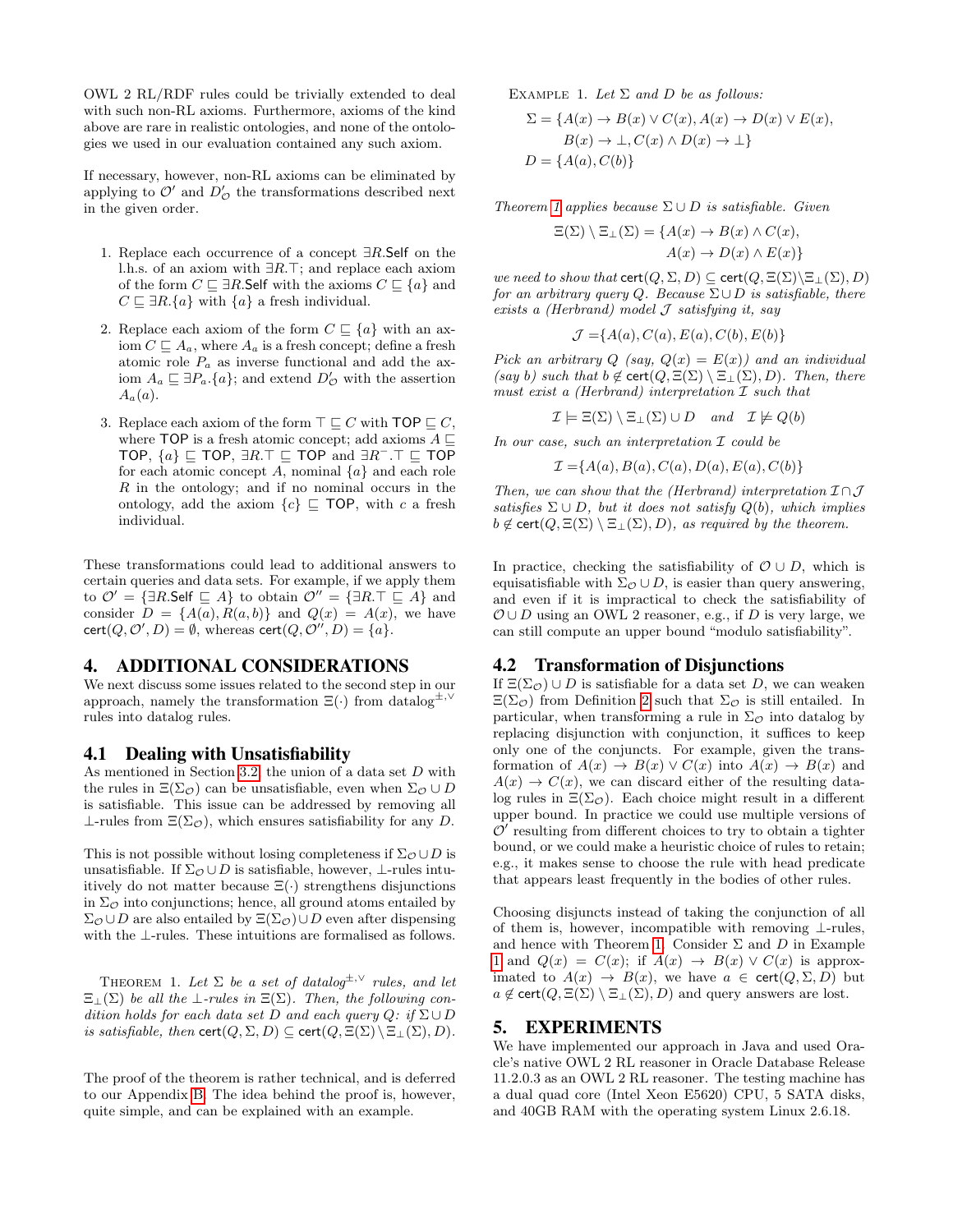<span id="page-7-0"></span>Table 1: Statistics for data sets

| Data          | DL   | Horn | Existential | Jlasses | Properties | Axioms  | Individuals         | $\rm Data\ Set$     |
|---------------|------|------|-------------|---------|------------|---------|---------------------|---------------------|
| LUBM(n)       | SHI  | Yes  |             | 43      | າາ<br>⊿ں   | 93      | $1.7 \times 10^4 n$ | $10^{\rm b}n$       |
| $GEN-UOBM(n)$ | SHIN | No   | 24          | 113     | 44         | 188     | $2.5 \times 10^4 n$ | $2 \times 10^{5} n$ |
| FLY           | SRI  | Yes  | 3.396       | 7,533   | 24         | 144.407 | 1,606               | 6,308               |

## 5.1 Test Data

In our experiments, we have used the ontologies and data sets described next. More detailed statistics are given in Table [1.](#page-7-0)

Lehigh University Benchmark. The Leigh University Benchmark (LUBM) ontology [\[10\]](#page-10-27) describes the organisation of universities and academic departments. Although the LUBM ontology is quite simple, it is not within the OWL 2 RL profile, as it captures existentially quantified knowledge. LUBM comes with a predefined data set generator, which can be used to test the ability of systems to handle data sets of varying size. We denote with  $LUBM(n)$  the LUBM dataset generated for n universities.

University Ontology Benchmark. The University Ontology Benchmark (UOBM) is an extension of LUBM [\[21\]](#page-10-28) with a more complex ontology, which also contains disjunctive axioms and negation. UOBM provides three different data sets (for one, five and ten universities); in contrast to LUBM, no generator of data sets of varying size is provided for UOBM. To provide a more comprehensive evaluation, we have implemented a data generator for UOBM<sup>[5](#page-7-1)</sup> that replicates the design of LUBM's generator. Data produced by our generator differs in several ways from the default UOBM data. This is because the data in UOBM's default data sets is skewed in what we believe are rather strange ways; for example, students in the UOBM data sets are much more likely to be connected via the isFriendOf relation to faculty members than to other students. Our generator does not replicate this skewing, and thus produces what we believe is more "realistic" data. We denote with  $GEN-UOBM(n)$  the generated UOBM data set for n universities.

Fly Anatomy (FLY).This realistic and complex ontology describing the anatomy of flies includes a data set with more than 1, 000 manually created individuals. This ontology is rich in existentially quantified knowledge and hence contains a relatively small number of OWL 2 RL axioms.

We have used two kinds of queries in our experiments.

Standard Queries. LUBM and UOBM come with 14 and 15 standard queries, respectively. Since UOBM extends LUBM, we also adapted the 14 LUBM queries to UOBM. For FLY, we have used 5 realistic queries provided by the biologists who are developing the ontology.

Synthetic Queries. We have used the system SyGENiA [\[6,](#page-10-29) [18\]](#page-10-30) to generate synthetic queries for LUBM and UOBM and obtained 78 queries for LUBM, and 198 for UOBM (the larger number reflecting its more complex structure).

|  | Table 2: Synthetic LUBM queries with non-           |  |  |  |
|--|-----------------------------------------------------|--|--|--|
|  | matching bounds. Upper bound is tight in all cases. |  |  |  |

<span id="page-7-2"></span>

| Query       | ⊍3  |     |     | 269 |
|-------------|-----|-----|-----|-----|
| Lower Bound | 540 |     | 540 |     |
| Upper Bound |     | ZAT |     |     |

## 5.2 Tightness of the Upper Bound

Results for LUBM(1). Lower and upper bounds coincide for each of the 14 LUBM standard queries and the LUBM(1) data set. This implies that Oracle's reasoner is complete for each of these queries (and the given data set), even if the ontology contains axioms outside OWL 2 RL. As to the synthetic queries, lower and upper bounds coincided in all but 4 cases (see Table [2\)](#page-7-2). For these 4 queries, we used the OWL 2 reasoner HermiT to compute the exact answers, and found the upper bound to be tight in all cases.

Results for GEN-UOBM(1). Lower and upper bounds for the 15 UOBM standard queries and GEN-UOBM(1) are given in Table [3.](#page-8-1) We found matching bounds for 4 queries. For the remaining ones, the upper bound was significantly smaller than the trivial upper bound; also, by using HermiT, we determined that the lower bound was tight for 9 queries, and in the remaining 2 cases neither of the bounds was tight.

Regarding the 14 LUBM modified queries (see Table [4\)](#page-8-2), we obtained matching bounds for 8 of them. For 5 of the remaining 6 queries, the lower bound was tight and the gap between bounds was typically small. For query  $Q_4$ , however, the lower bound is still tight but the gap is much larger. However, the query has a large number of answer variables, and hence a huge trivial upper bound, so the upper bound can still be considered a good approximation.

Finally, concerning the synthetic queries, we obtained matching bounds for 101(51%) of them. Figure [6](#page-8-3) illustrates the typical size of the gap between the lower bound (LB) and upper bound (UB) answer sets, relative to the size of LB; it shows the quotient of the number of answer tuples in the gap between bounds over the number of answer tuples in the lower bound, i.e.,  $\frac{|\text{UB} \setminus \text{LB}|}{|\text{LB}|}$ .<sup>[6](#page-7-3)</sup> Quotient values are presented in intervals on the  $X$  axis, and the  $Y$  axis represents the number of queries that fell within each interval; for example, we can see that for 46 queries,  $UB \ LB$  contained only  $10\%-20\%$ of the number of answer tuples in LB. This suggests the potential of our technique as an optimisation that efficiently identifies a small number of candidate answer tuples, which can be checked using an OWL 2 reasoner; even in the worst case, where the upper bound is almost 13 times larger than the lower bound, we have ruled out more than 99.9% of the possible answer tuples compared to the trivial upper bound.

<span id="page-7-1"></span> $5$ <http://www.cs.ox.ac.uk/isg/tools/UOBMGenerator/>

<span id="page-7-3"></span><sup>6</sup>Excluding three cases where the lower bound is empty and the upper bound non-empty.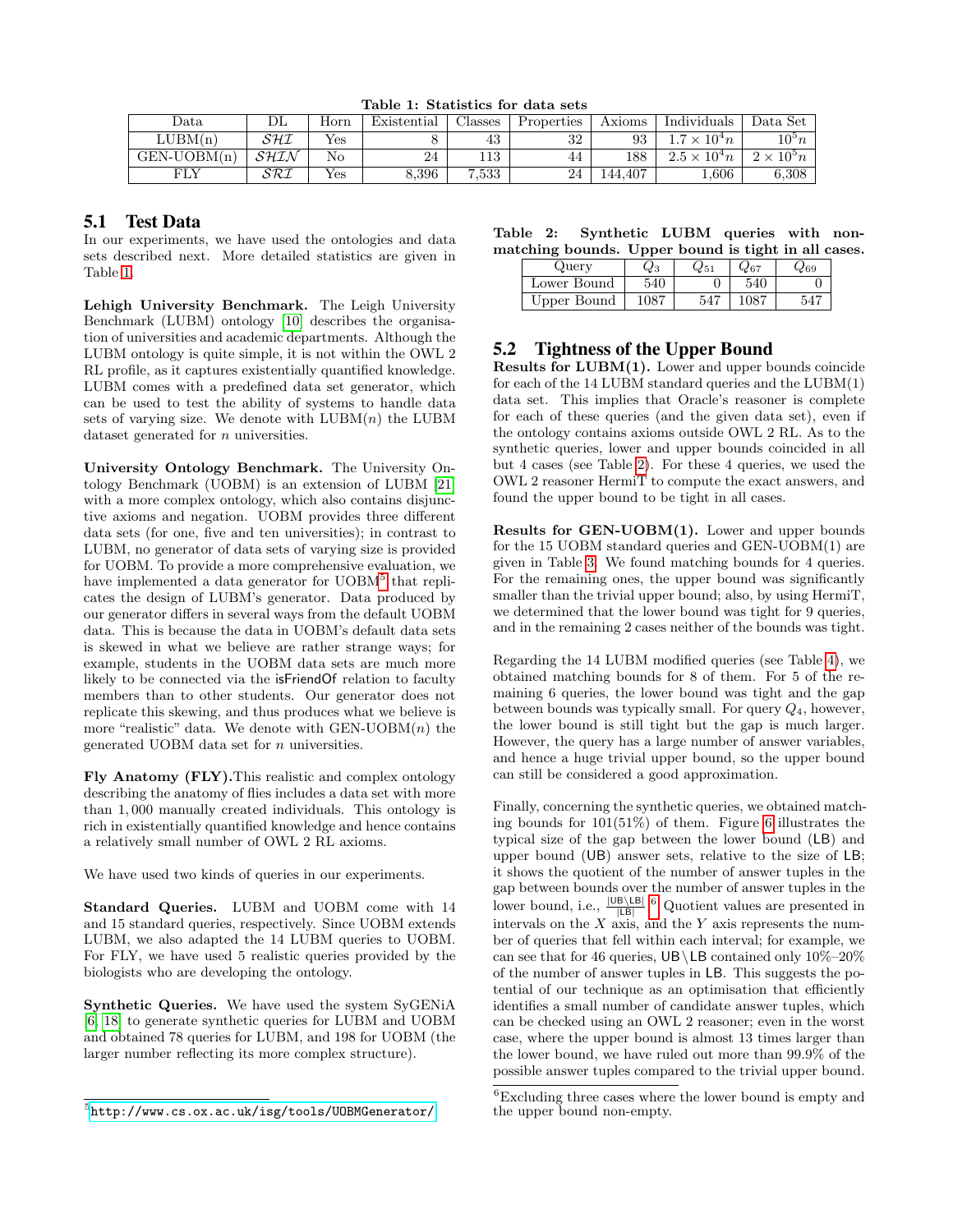| Querv         | $Q_1$ | $Q_2$     | ⊌3  | $\mathcal{Q}_4$ | $Q_{5}$ | $\mathcal{Q}_6$ | $\mathcal{U}$ 7 | ५⁄ 8     | $_{\rm Q9}$ | $Q_{10}$ | $Q_{11}$ | $Q_{12}$ | $Q_{13}$ | $\alpha$ 14 | $_{\rm 415}$ |
|---------------|-------|-----------|-----|-----------------|---------|-----------------|-----------------|----------|-------------|----------|----------|----------|----------|-------------|--------------|
| Lower Bound   | 21    | .465      | 581 | 292             | 235     | 991             |                 | 376      | 1.298       | ହ        | 416      | 50       |          | 6.271       |              |
| Upper Bound   | 21    | 465       | 581 | 603             | 235     | .008            | $50\,$          | 455      | 2.528       | 191      | 8.852    | 1.027    | 455      | 12.782      | 455          |
| Gap           |       |           |     | 311             |         | $\overline{ }$  | 50              | 79       | 1.230       | 183      | 6,436    | 977      | 455      | 6.511       | 455          |
| Exact Answers | 21    | .465<br>∼ | 581 | 292             | 235     | 991             |                 | $^{376}$ | 1,298       |          | 416      | 50       | 416      | 6,535       |              |

<span id="page-8-1"></span>Table 3: Standard queries for UOBM

<span id="page-8-2"></span>Table 4: Modified LUBM queries for UOBM with non-matching bounds. Lower bound is tight.

| ue.                  | $\sim$ | w                              | 92 D | У   |     |    |
|----------------------|--------|--------------------------------|------|-----|-----|----|
| Bound<br>$\sim$ ower | ັ      | $\check{ }$<br>◡               | ŦΟ   | 017 |     | ◡◡ |
| - -<br>$\sim$        |        | $\sim$ $\sim$ $\sim$<br>$\sim$ |      |     | --- |    |



<span id="page-8-3"></span>Figure 6: Synthetic UOBM queries. X axis is  $\frac{|\mathsf{UB} \setminus \mathsf{LB}|}{|\mathsf{LB}|};$ Y axis is the number of queries falling in each interval on the X axis.

Results for FLY. The lower and upper bounds for each of the five realistic queries are presented in Table [5.](#page-8-4) As can be seen, the lower and upper bounds coincide in  $Q_3$ , and the lower bound answers were empty for the remaining four cases. This is because the ontology includes many axioms that are outside the OWL 2 RL profile, and in particular many existential restrictions. We were able to confirm using HermiT that the upper bounds are tight for all these queries.

#### 5.3 Scalability Tests

To test the scalability of upper bound computation using Oracle's reasoner, we have conducted experiments using LUBM and UOBM data sets of increasing size (1, 5, 10, 100 universities for LUBM and UOBM, and 1,000 universities for LUBM). We also report computation times for FLY.

Test for LUBM. Results for all the standard queries and generated queries are summarised in Figure  $7(a)$ ; in the figure, materialisation time refers to the total time for computing the saturation for each data set and querying time refers to the average query answering time for each query. We can observe that query answering times and scalability behaviour is very similar for lower and upper bound computation. Fully-fledged OWL 2 reasoners are much slower, even for the smallest data sets; for LUBM(1), HermiT required 7,684 seconds to compute the exact answers to one of the queries with matching lower and upper bounds.

<span id="page-8-4"></span>Table 5: Realistic queries for FLY. Upper bound is tight in all cases.

| Juery       | W.          | $\alpha$ | ৸৴ | W Z | પ્યા |
|-------------|-------------|----------|----|-----|------|
| Lower Bound |             |          |    |     |      |
| Upper Bound | פחכ<br>่o∪ง |          | 40 | ∠∪  |      |

Test for GEN-UOBM. Results for both standard and generated queries are given in Figure [7\(b\).](#page-9-1) In this case, the materialisation time is higher for the upper bound than that for the lower bound because of the increased number of materialised triples. The time to answer queries also increases significantly, but is in line with the increased size of the answer. For example, the lower bound for generated Query 195 on UOBM(10) contains 132,411 answer tuples, whereas the upper bound contains 1,961,095 answer tuples. Although less efficient than lower bound computation, upper bound computation significantly outperforms HermiT, and the lower and upper bounds coincide for 9 out of 14 queries. Upper bound computation required less than 2 seconds for all standard queries w.r.t. UOBM(1); HermiT, in comparison, failed to compute the answer to one of the standard queries  $(\text{Query } 6)^7$  $(\text{Query } 6)^7$ , even when given a 24h timeout. We also used HermiT to check tuples in the gap between the lower bound and upper bound for this query, which took only 1 hour. This illustrates the potential of upper and lower bound answers in optimising the computation of exact answers.

Test for FLY. Oracle's reasoner required 164s and 493s respectively to compute the lower and upper bound materialisation, and to answer all queries. The query answering time was negligible compared to materialisation time.

## <span id="page-8-0"></span>6. RELATED WORK

Our work is related to theory approximation, which was first described in the seminal paper by Kautz and Selman [\[31\]](#page-10-16). The idea in theory approximation is to approximate a logical theory  $\mathcal T$  by two theories  $\mathcal T_{lb}$  (the model lower bound) and  $\mathcal{T}_{ub}$  (the model upper bound) such that  $\mathcal{T}_{lb} \models \mathcal{T} \models \mathcal{T}_{ub}$ , both  $\mathcal{T}_{lb}$  and  $\mathcal{T}_{ub}$  are in a "more tractable" language than  $\mathcal{T}_{ib}$ and  $\mathcal{T}_{lb}$  and  $\mathcal{T}_{ub}$  are "as close as possible" to  $\mathcal{T}$ . Kautz and Selman studied this problem for  $\mathcal T$  in propositional logic and the bounds expressed in its Horn fragment. Del Val [\[8\]](#page-10-15) studied the problem for first-order logic. This line of research has focused mostly on the computation of the "best" model upper bounds; however, we focus on query answers rather than models and hence our upper bounds correspond to model lower bounds, which have received little attention.

The idea of transforming the ontology, data, and/or query to obtain upper bounds to query answers has been already

<span id="page-8-5"></span> ${}^7Q(x) \leftarrow$  hasAlumnus(Univ0, x)  $\wedge$  Person(x)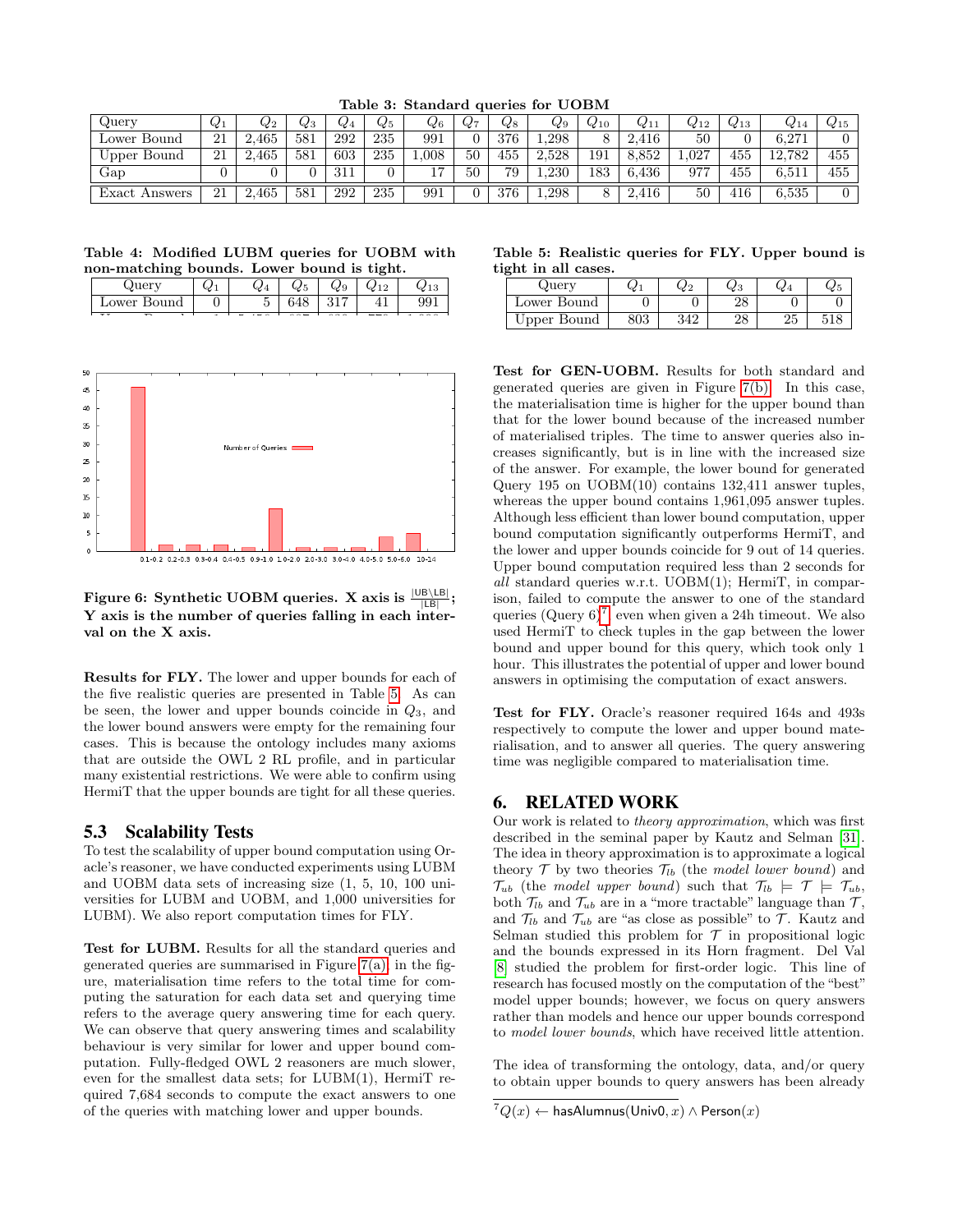

<span id="page-9-0"></span>(a) Time for LUBM

(b) Time for UOBM

<span id="page-9-2"></span><span id="page-9-1"></span>Figure 7: Scalability tests

| System            | Source      | Target   |      | Independence | Time        | Query  |  |
|-------------------|-------------|----------|------|--------------|-------------|--------|--|
|                   |             |          | Data | Query        |             |        |  |
| $SCREECH$ $33$    | <i>SHIQ</i> | DATALOG  | NO.  | YES          | exponential | SPARQL |  |
| [28]<br>QUILL     | OWL DL      | DL-Lite  | NO   | NΟ           | exponential | CQ     |  |
| $\left[19\right]$ | SHI         | DL-Lite  | YES  | YES          | exponential | SPAROL |  |
| Ours              | OWL 2       | OWL 2 RL | YES  | YES          | polynomial  | CQ     |  |

Table 6: Comparison between different systems

explored in previous work. Table [6](#page-9-2) summarises the main differences between our approach and the systems presented in [\[33,](#page-10-17) [28,](#page-10-18) [19\]](#page-10-19), which we next explain in more detail.

The Screech system [\[33\]](#page-10-17) uses KAON2 [\[17\]](#page-10-31) to transform an ontology into a disjunctive datalog program such that answers to SPARQL queries are preserved, and then approximates the resulting disjunctive program into a datalog program by transforming disjunctions into conjunctions. The transformation of the ontology (which is delegated to KAON2) requires exponential time (and may also be of exponential size) in the size of the input ontology. This exponential blow-up means that, in practice, KAON2 may be unable to process large or complex ontologies; for example, KAON2 was reported to fail on the DOLCE ontology [\[24\]](#page-10-32). Finally, due to the dependency on KAON2, SCREECH can only deal with the subset of OWL 2 corresponding to the  $\mathcal{SHIQ}$  DL, and is guaranteed to compute an upper bound only for SPARQL queries; in contrast our approach applies to all of OWL 2 as well as to more general query languages.

The QUILL system transforms both the ontology  $\mathcal O$  and query  $Q$  to compute an upper bound [\[28\]](#page-10-18). In this case, the target language for approximation is DL-Lite (a.k.a. OWL  $2$  QL), instead of OWL  $2$  RL. QUILL first transforms  ${\cal Q}$  and adds axioms  $\mathcal{O}_Q$  to  $\mathcal O$  based on this transformation. Then, Quill computes as an approximation OWL 2 QL axioms entailed by  $\mathcal{O} \cup \mathcal{O}_Q \cup D$ , with D the input data set. Each entailment test requires the use of a fully-fledged OWL reasoner, which can be expensive; also, the required entailments need to be recomputed for each query and each data set.

Kaplunova et al. [\[19\]](#page-10-19) approximate an ontology  $\mathcal O$  into an OWL 2 QL ontology  $\mathcal{O}'$  to provide an upper bound to queries in SPARQL. Each axiom  $C \sqsubset D$  in  $\mathcal O$  is transformed into an OWL 2 QL axiom  $C' \sqsubseteq D'$ , where C is subsumed by  $C'$ and  $D'$  is subsumed by  $D$  (w.r.t.  $\mathcal{O}$ ). The transformation algorithm, however, is non-deterministic and there can be exponentially many  $C'$  and  $D'$  satisfying the required properties. Furthermore, as reported in [\[19\]](#page-10-19), it is often the case that for a given D such that  $\mathcal{O} \cup D$  is satisfiable,  $\mathcal{O}' \cup D$  is unsatisfiable, regardless of the choices made when computing  $\mathcal{O}'$ . The large degree of non-determinism means that computing  $\mathcal{O}'$  can be expensive, even for small ontologies—it is reported in [\[19\]](#page-10-19) that "it is very demanding to approximate a TBox with 499 axioms", and that they were unable to compute a coherent approximation "in reasonable time".

## 7. DISCUSSION

We have proposed novel techniques that allow us to exploit industrial-strength triple stores to answer queries over ontologies that are outside OWL 2 RL, thus "making the most" of state-of-the-art triple store technologies. Our techniques allow us to compute exact answers to queries in many cases. Otherwise, we can still efficiently compute an upper bound to the exact answers, which allows us to estimate the incompleteness of the triple store as well as to optimise OWL 2 reasoners by ruling out many candidate answer tuples.

The results obtained so far open many possibilities for future work. For example, we plan to develop techniques for identifying, during upper bound computation, a (hopefully small) fragment of the ontology and data set that is sufficient for checking whether the answers in the gap between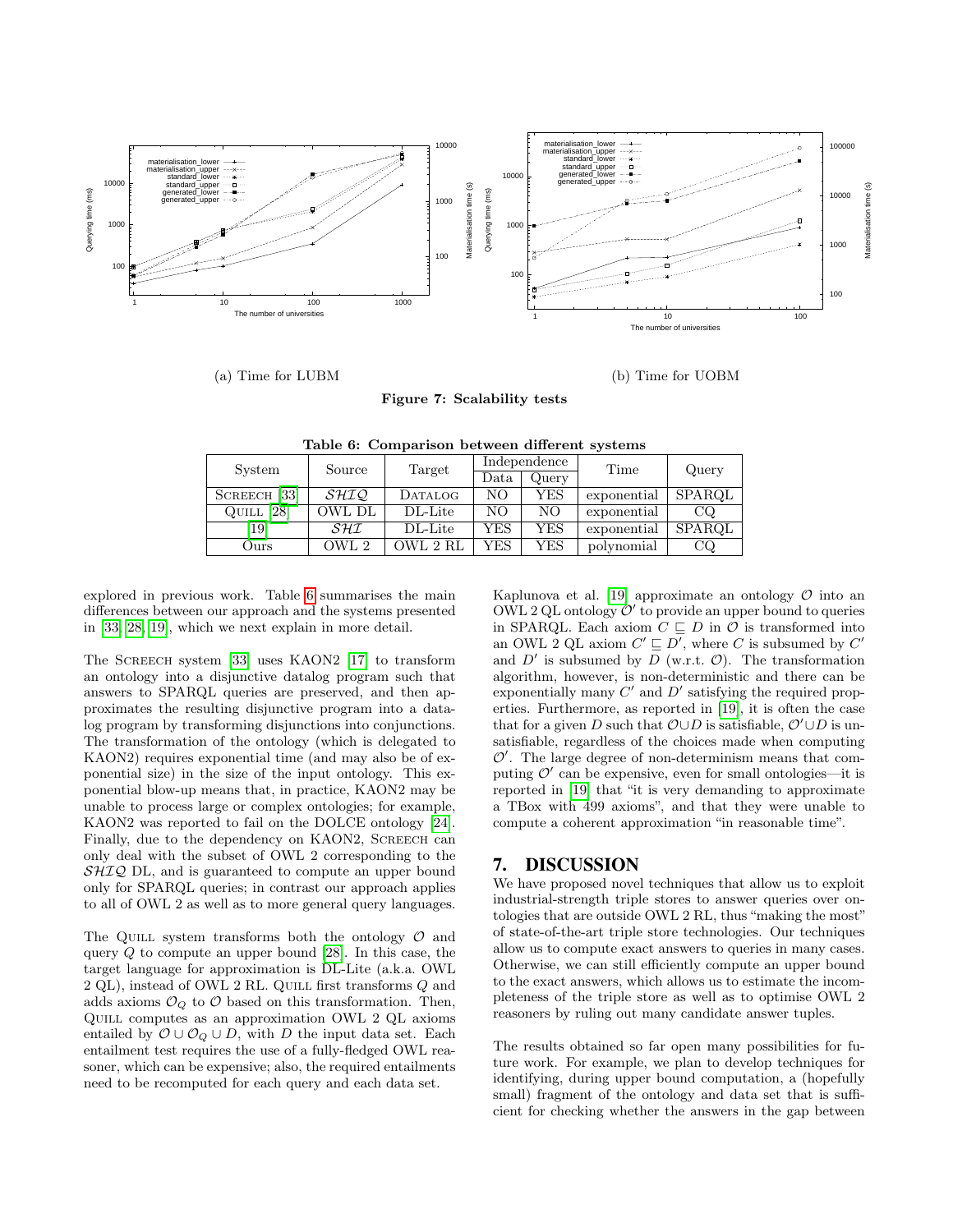bounds are indeed answers; this fragment can then be used instead of the original ontology when checking answers in the gap using an OWL 2 reasoner.

#### 8. REFERENCES

- <span id="page-10-8"></span>[1] B. Bishop, A. Kiryakov, D. Ognyanoff, I. Peikov, Z. Tashev, and R. Velkov. OWLim: A family of scalable semantic repositories. Semantic Web J., 2(1):33–42, 2011.
- <span id="page-10-23"></span>[2] A. Cali, G. Gottlob, T. Lukasiewicz, B. Marnette, and A. Pieris. Datalog+/-: A family of logical knowledge representation and query languages for new applications. In LICS, 2010.
- <span id="page-10-24"></span>[3] B. Cuenca Grau, I. Horrocks, Y. Kazakov, and U. Sattler. Modular reuse of ontologies: Theory and practice. JAIR, 31:273–318, 2008.
- <span id="page-10-25"></span>[4] B. Cuenca Grau, I. Horrocks, M. Krötzsch, C. Kupke, D. Magka, B. Motik, and Z. Wang. Acyclicity conditions and their application to query answering in description logics. In KR, 2012.
- <span id="page-10-33"></span>[5] B. Cuenca Grau, B. Motik, G. Stoilos, and I. Horrocks. Completeness guarantees for incomplete ontology reasoners: Theory and practice. J. of Artificial Intelligence Research (JAIR), 43, 2012.
- <span id="page-10-29"></span>[6] B. Cuenca Grau and G. Stoilos. What to ask to an incomplete semantic web reasoner? In IJCAI, pages 419–476, 2011.
- <span id="page-10-22"></span>[7] E. Dantsin, T. Eiter, G. Gottlob, and A. Voronkov. Complexity and expressive power of logic programming. ACM Comput. Surv., 33(3):374–425, 2001.
- <span id="page-10-15"></span>[8] A. Del Val. First order LUB approximations: characterization and algorithms. Artificial Intelligence, 162(1-2):7–48, 2005.
- <span id="page-10-21"></span>[9] B. N. Grosof, I. Horrocks, R. Volz, and S. Decker. Description logic programs: combining logic programs with description logic. In WWW, 2003.
- <span id="page-10-27"></span>[10] Y. Guo, Z. Pan, and J. Heflin. LUBM: A benchmark for OWL knowledge base systems. J. Web Semantics  $(JWS), 3(2-3):158-182, 2005.$
- <span id="page-10-12"></span>[11] V. Haarslev and R. Möller. RACER system description. J. of Automated Reasoning (JAR), pages 701–705, 2001.
- <span id="page-10-14"></span>[12] V. Haarslev, R. Möller, and M. Wessel. Querying the semantic web with RACER+NRQL. In ADL, 2004.
- <span id="page-10-5"></span>[13] A. Harth, J. Umbrich, A. Hogan, and S. Decker. Yars2: A federated repository for querying graph structured data from the web. The Semantic Web, pages 211–224, 2007.
- <span id="page-10-20"></span>[14] I. Horrocks, O. Kutz, and U. Sattler. The even more irresistible SROIQ. In KR, 2006.
- <span id="page-10-26"></span>[15] I. Horrocks and S. Tessaris. A conjunctive query language for description logic aboxes. In AAAI, 2000.
- <span id="page-10-6"></span>[16] J. Huang, D. J. Abadi, and K. Ren. Scalable SPARQL querying of large RDF graphs. PVLDB, 4(11):1123–1134, 2011.
- <span id="page-10-31"></span>[17] U. Hustadt, B. Motik, and U. Sattler. Reasoning in description logics by a reduction to disjunctive datalog. Journal of Automated Reasoning, 39(3):351–384, 2007.
- <span id="page-10-30"></span>[18] M. Imprialou, G. Stoilos, and B. Grau. Benchmarking

ontology-based query rewriting systems. In Proceedings of the Twenty-Sixth AAAI Conference on Artificial Intelligence, AAAI, 2012.

- <span id="page-10-19"></span>[19] A. Kaplunova, R. Möller, S. Wandelt, and M. Wessel. Towards scalable instance retrieval over ontologies. Knowledge Science, Engineering and Management, pages 436–448, 2010.
- <span id="page-10-13"></span>[20] I. Kollia, B. Glimm, and I. Horrocks. Query answering over SROIQ knowledge bases with SPARQL. In DL, 2011.
- <span id="page-10-28"></span>[21] L. Ma, Y. Yang, Z. Qiu, G. Xie, Y. Pan, and S. Liu. Towards a complete OWL ontology benchmark. In ESWC, pages 125–139, 2006.
- <span id="page-10-7"></span>[22] B. Motik, B. Cuenca Grau, I. Horrocks, Z. Wu, A. Fokoue, and C. Lutz. OWL 2 Web Ontology Language Profiles. W3C Recommendation, 2009.
- <span id="page-10-1"></span>[23] B. Motik, P. Patel-Schneider, B. Parsia, C. Bock, A. Fokoue, P. Haase, R. Hoekstra, I. Horrocks, A. Ruttenberg, U. Sattler, et al. OWL 2 Web Ontology Language: Structural Specification and Functional-style Syntax. W3C recommendation, 27:17, 2009.
- <span id="page-10-32"></span>[24] B. Motik and U. Sattler. A comparison of reasoning techniques for querying large description logic aboxes. In Logic for Programming, Artificial Intelligence, and Reasoning, pages 227–241. Springer, 2006.
- <span id="page-10-10"></span>[25] B. Motik, R. Shearer, and I. Horrocks. Hypertableau reasoning for description logics. J. of Artificial Intelligence Research (JAIR), 36(1):165–228, 2009.
- <span id="page-10-3"></span>[26] T. Neumann and G. Weikum. The RDF-3X engine for scalable management of RDF data. VLDB J., 19(1):91–113, 2010.
- <span id="page-10-34"></span>[27] A. Nonnengart and C. Weidenbach. Computing small clause normal forms. Handbook of automated reasoning, 1:335–367, 2001.
- <span id="page-10-18"></span>[28] J. Pan, E. Thomas, and Y. Zhao. Completeness guaranteed approximations for OWL-DL query answering. Proc. of DL, 477, 2009.
- <span id="page-10-0"></span>[29] J. Pérez, M. Arenas, and C. Gutierrez. Semantics and complexity of SPARQL. ACM Transactions on Database Systems (TODS), 34(3):16, 2009.
- <span id="page-10-4"></span>[30] K. Rohloff and R. Schantz. High-performance, massively scalable distributed systems using the mapreduce software framework: The shard triple-store. In Programming Support Innovations for Emerging Distributed Applications, 2010.
- <span id="page-10-16"></span>[31] B. Selman and H. Kautz. Knowledge compilation and theory approximation. J. of the ACM (JACM), 43(2):193–224, 1996.
- <span id="page-10-11"></span>[32] E. Sirin, B. Parsia, B. Cuenca Grau, A. Kalyanpur, and Y. Katz. Pellet: A practical OWL-DL reasoner. J. Web Semantics (JWS), 5(2):51–53, 2007.
- <span id="page-10-17"></span>[33] T. Tserendorj, S. Rudolph, M. Krötzsch, and P. Hitzler. Approximate OWL-reasoning with screech. In RR, number 5341 in LNCS, pages 165–180, 2008.
- <span id="page-10-2"></span>[34] C. Weiss, P. Karras, and A. Bernstein. Hexastore: sextuple indexing for semantic web data management. Proceedings of the VLDB Endowment, 1(1):1008–1019, 2008.
- <span id="page-10-9"></span>[35] Z. Wu, G. Eadon, S. Das, E. I. Chong, V. Kolovski, M. Annamalai, and J. Srinivasan. Implementing an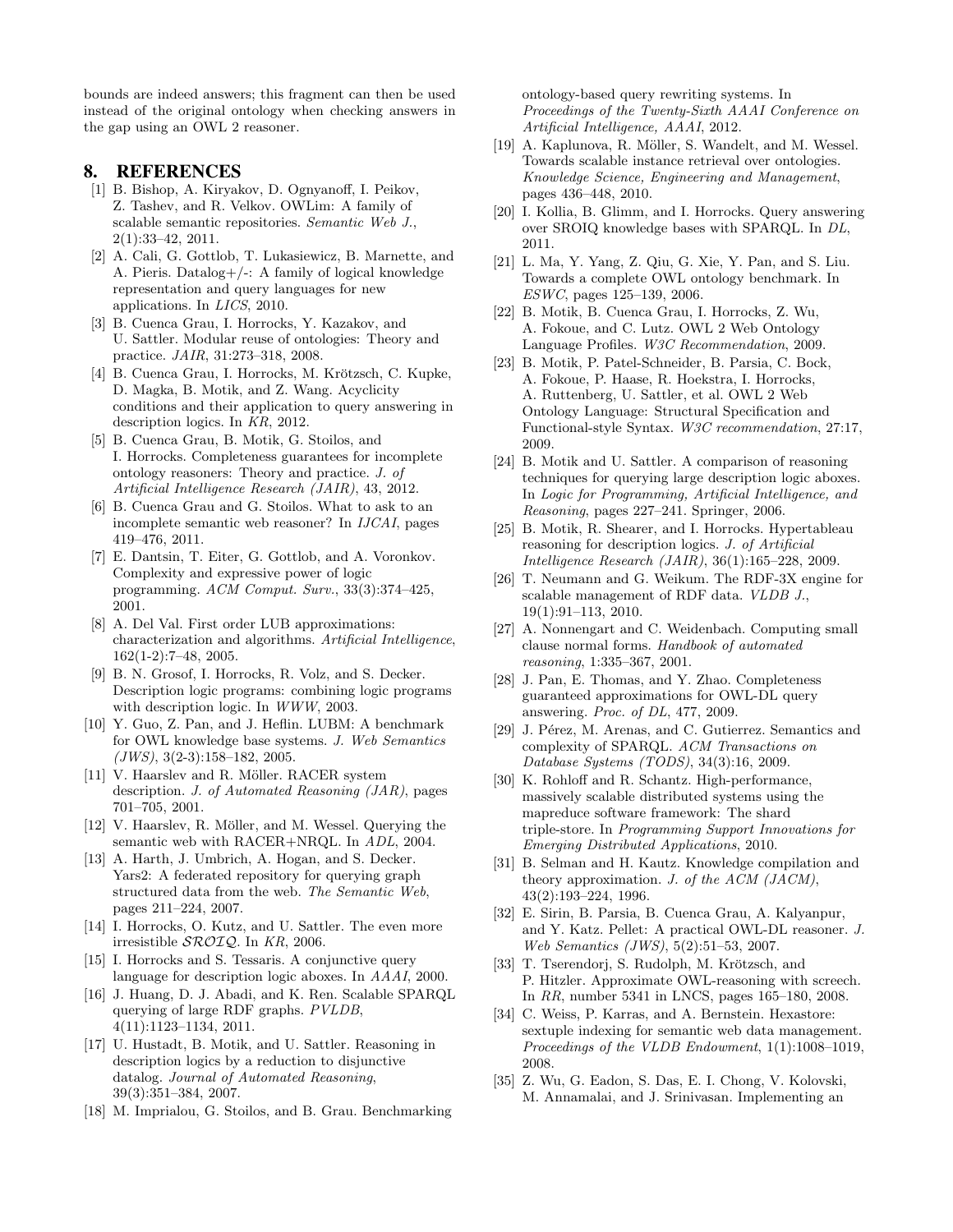inference engine for RDFS/OWL constructs and user-defined rules in Oracle. In ICDE, pages 1239–1248, 2008.

## APPENDIX

## <span id="page-11-0"></span>A. PROOF OF PROPOSITION 1

In this section, we prove Proposition [1,](#page-3-2) namely  $\Xi(\Sigma) \models \Sigma$ for  $\Sigma$  a set of datalog<sup> $\pm, \vee$ </sup> rules.

<span id="page-11-2"></span>The following proposition provides sufficient and necessary conditions for a datalog<sup> $\pm$ ,∨</sup> rule to be entailed by a set of first-order sentences (the proof is rather straightforward, and can be found in [\[5\]](#page-10-33)).

PROPOSITION 2. Let  $F$  be a set of first-order sentences and r be a datalog<sup> $\pm$ , $\vee$ </sup> rule of the form [\(1\)](#page-2-1). Then, for each substitution  $\sigma$  mapping the free variables of r to distinct individuals not occurring in F or r, we have  $\mathcal{F} \models r$  iff

$$
\mathcal{F} \cup \{\sigma(B_1), \ldots, \sigma(B_n)\} \models \bigvee_{i=1}^m \exists \vec{y}_i . \varphi_i(\sigma(\vec{x}), \vec{y}_i)
$$

Proposition [2](#page-11-2) can then be used to show that each datalog<sup> $±,∨$ </sup> rule r in  $\Sigma$  is entailed by  $\Xi(r)$ , and hence  $\Xi(\Sigma) \models \Sigma$ .

PROOF OF PROPOSITION [1.](#page-3-2) It suffices to show that, for each rule  $r \in \Sigma$  of the form [\(1\)](#page-2-1) and each  $1 \leq i \leq m$ , we have  $\Xi(r_i) \models r$ . Let  $\sigma$  be a substitution mapping the free variables in  $r$  to fresh individuals; by Proposition [2,](#page-11-2) we have

$$
\Xi(r_i) \models r \Leftrightarrow \Xi(r_i) \cup \{\sigma(B_1), \ldots, \sigma(B_n)\} \models \bigvee_{i=1}^m \exists \vec{y}_i . \varphi_i(\sigma(\vec{x}), \vec{y}_i)
$$

According to the definition of  $\varphi_i^{\wedge}$ , we have

$$
\varphi_i(\sigma(\vec{x}), \theta_i^r(\vec{y}_i)) = \varphi_i^{\wedge}(\sigma(\vec{x}), \theta_i^r(\vec{y}_i)) \wedge \bigwedge c_{ij}^r \wedge c_{ij}^r. \tag{3}
$$

where  $c_{ij}^r \wedge c_{ij}^r$  occurs in  $\varphi_i(\sigma(\vec{x}), \theta_i^r(\vec{y}_i))$ .

Clearly, for each inequality assertion  $c_{ij}^r \wedge c_{ij}^r$  occurring in  $\varphi_i(\sigma(\vec{x}), \theta_i^r(\vec{y}_i))$  we have  $c_{ij}^r \approx c_{ij'}^r \rightarrow \bot \in \Xi(r_i)$  and hence

$$
\Xi(r_i) \cup \{\sigma(B_1), \ldots, \sigma(B_n)\} \models c_{ij}^r \wedge c_{ij}^r \qquad (4)
$$

Moreover,  $\Xi(r_i)$  contains the rule  $B_1 \wedge ... \wedge B_n \to \varphi_i^{\wedge}(\vec{x}, \theta_i^r(\vec{y}_i))$ and hence

$$
\Xi(r_i) \cup \{\sigma(B_1), \ldots, \sigma(B_n)\}\models \varphi_i^{\wedge}(\sigma(\vec{x}), \theta_i^r(\vec{y}_i))
$$
 (5)

Combining condition  $(3)$ ,  $(4)$ ,  $(5)$ , we have

$$
\Xi(r_i) \cup \{\sigma(B_1), \ldots, \sigma(B_n)\}\models \varphi_i(\sigma(\vec{x}), \theta_i^r(\vec{y}_i))
$$

Since  $\theta_i^r$  maps variables to constants, the following conditions clearly hold by the semantics of first-order logic:

$$
\varphi_i(\sigma(\vec{x}), \theta_i^r(\vec{y}_i)) \models \exists \vec{y}_i. \varphi_i(\sigma(\vec{x}), \vec{y}_i) \n\models \bigvee_{i=1}^m \exists \vec{y}_i. \varphi_i(\sigma(\vec{x}), \vec{y}_i)
$$

As a result,  $\Xi(r_i) \models r$ .  $\Box$ 

#### <span id="page-11-1"></span>B. PROOF FOR THEOREM 1

In the proof of Theorem [1,](#page-6-1) we use standard Skolemisation [\[27\]](#page-10-34) to eliminate existential quantifiers. It is well-known that the Skolemisation preserves satisfiability. We next prove that the Skolemisation also preserves certain answers for queries.

<span id="page-11-7"></span>LEMMA 1. Let  $\mathcal F$  be a set of rectified sentences,  $^8$  $^8$  and let  $sk(\mathcal{F})$  be the formulas obtained by applying standard Skolemisation to  $F$ . Then, the following condition holds for each data set D and each conjunctive query Q:

<span id="page-11-8"></span>
$$
cert(Q, \mathcal{F}, D) = cert(Q, sk(\mathcal{F}), D)
$$

PROOF OF LEMMA [1.](#page-11-7) Recall that  $D$  is a finite set of ground atoms and that Q is a formula of the form  $Q(\vec{x}) = \exists \vec{y}.\varphi(\vec{x}, \vec{y})$ where  $\varphi$  is a conjunction of atoms. Therefore, we have the following:

$$
\mathsf{sk}(\mathcal{F} \cup D \cup \{\neg Q(\vec{x})\}) = \mathsf{sk}(\mathcal{F}) \cup D \cup \{\neg Q(\vec{x})\} \tag{6}
$$

And hence, we also have the following for  $\vec{a}$  a tuple of constants:

$$
\vec{a} \in \text{cert}(Q, \mathcal{F}, D)
$$
\n
$$
\text{iff } \mathcal{F} \cup D \models Q(\vec{a})
$$
\n
$$
\text{iff } \mathcal{F} \cup D \cup \{\neg Q(\vec{a})\} \text{ is unsatisfiable}
$$
\n
$$
\text{iff } \text{sk}(\mathcal{F} \cup D \cup \{\neg Q(\vec{a})\}) \text{ is unsatisfiable}
$$
\n
$$
\text{iff } \text{sk}(\mathcal{F}) \cup D \cup \{\neg Q(\vec{a})\} \text{ is unsatisfiable}[\text{due to (6)}]
$$
\n
$$
\text{iff } \text{sk}(\mathcal{F}) \cup D \models Q(\vec{a})
$$
\n
$$
\text{iff } \vec{a} \in \text{cert}(Q, \text{sk}(\mathcal{F}), D)
$$

 $\Box$ 

<span id="page-11-3"></span>In this paper, we have so far used first-order logic with equality. It is well-known, that equality can be axiomatised in first-order logic without equality such that entailment of first-order logic formulas is preserved. In the proof of Theorem [1,](#page-6-1) we will exploit Herbrand's theorem, which does not hold in the presence of equality; therefore, we use the explicit axiomatisation of equality, rather than consider equality as a special predicate with a fixed interpretation. The axiomatisation of equality for a first-order signature is the following set of sentences, where  $f$  is a function and  $P$  is a predicate in the relevant signature.

<span id="page-11-5"></span><span id="page-11-4"></span>
$$
x \approx x
$$
  
\n
$$
x \approx y \rightarrow y \approx x
$$
  
\n
$$
x \approx y, y \approx z \rightarrow x \approx z
$$
  
\n
$$
x_1 \approx y_1, \dots, x_n \approx y_n \rightarrow f(x_1, \dots, x_n) \approx f(y_1, \dots, y_n)
$$
  
\n
$$
x_1 \approx y_1, \dots, x_n \approx y_n, P(x_1, \dots, x_n) \rightarrow P(y_1, \dots, y_n)
$$

PROOF OF THEOREM [1.](#page-6-1) Consider the rules in  $\Xi$ <sub>⊥</sub>( $\Sigma$ ). By the definition of  $\Xi(\cdot)$ , we observe that each rule in  $\Xi_{\perp}(\Sigma)$ satisfies one of the following: it is either in  $\Sigma$ , or it is of the form  $c_{ij}^r \approx c_{ij'}^r \to \perp$  and hence it originates from an inequality assertion in the head of some rule  $r \in \Sigma$ . We can therefore obtain  $\Xi(\Sigma) \setminus \Xi_{\bot}(\Sigma)$  in the following steps

<span id="page-11-6"></span><sup>8</sup>That is, no variable appears quantified more than once.